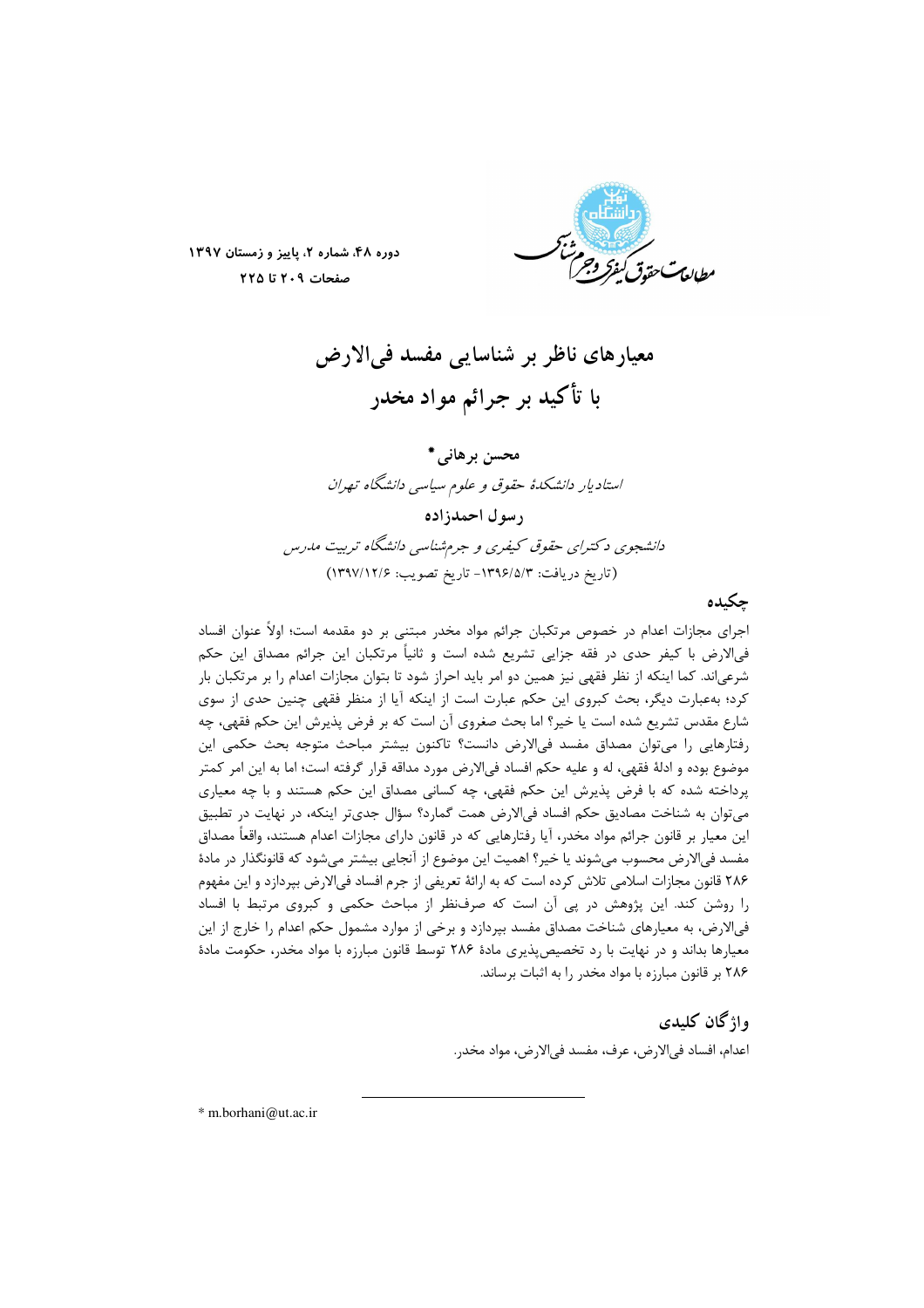-<br>۷- دوره ۴۸، شماره ۲، بابیز و زمستان ۱۳۹۷

#### مقدمه

در فقه اسلامی مجازات «اعدام» بهعنوان شدیدترین واکنش کیفری در موارد معدود و انگشتشماری برای مقابله با بزهکاران در ذیل باب حدود مورد پذیرش قرار گرفته است؛ چراکه در میان مجازاتهای اسلامی، حدود دارای ویژگیهای خاصی نظیر سختگیری در مرحلهٔ اثبات و شدت در مرحلهٔ اجرای مجازات هستند. بهدلیل نتایج سخت مترتب بر حدود، تعداد این جرائم احصا شده و شرایط اثبات و نیز میزان مجازات و حتی نحوهٔ اجرای آنها مورد توجه خاص شارع قرار گرفته است و ادلهٔ نقلی فراوانی در این زمینه وجود دارد. قرآن کریم در آیهٔ ۳۳ سورهٔ مائده با اشاره به کسانی که با خدا و رسول او محاربه می کنند و فساد را در زمین گسترش می دهند، چهار مجازات برای حد محاربه جعل کرده است که سنگین ترین آنها اعدام است. اکثریت قریب به اتفاق فقهای شیعه در آیهٔ شریفه، افساد فی الارض را به محاربه معطوف می کنند و در نتیجه معتقدند که آیهٔ شریفه در مقام بیان تنها یک جرم است و افساد فیالارض عنوان مستقلی از محاربه نیست (هاشمی شاهرودی، ۱۳۷۶: ۲۰۰-۱۴۳: برهانی، ۱۳۹۴: ۳۴-۲۲)، در مقابل تعداد بسیار معدودی از فقها حد افساد في الارض ,ا از حد محاربه مستقل دانستهاند (مؤمن، ۱۴۱۵: ۴۰۰). حال، يا اعتقاد بر آن است كه آية شریفه در مقام بیان دو عنوان مجرمانه است یا اعتقاد بر آن است که آیهٔ شریفه در مقام بیان یک جرم است اما آن جرم، جرم افساد في|لارض است و عنوان محاربه از باب ذكر خاص قبل از عام در آیه آورده شده که در دو صورت اخیر، افساد فیالارض جرمی است مستقل از محاربه. توجه به این نكته حائز اهميت است كه در ادبيات فقهي، باب مجزايي به اين حد اختصاص نيافته، چه آنكه حتى برحسب ظاهر در هیچیک از کتب فقهی بحث مستقلی تحت عنوان افساد فیالارض آورده نشده است (گلپایگانی، ۱۴۱۲ق، ج ۳. ۳۱۵). بنابر همین اختلاف فتاوی در آرای فقهی پس از پیروزی انقلاب اسلامی، رئیس شورای عالی قضایی وقت از امام خمینی (ره) استفتایی بهعمل میآورد و در پی جواز ایشان در رجوع به نظر فقهی آیتالله منتظری ٰ شورای عالی قضایی با صدور بخشنامهای ٔ مقرر میدارد: «محکومیت به مجازات اعدام در رابطه با مواد مخدر در صورتی صحیح و منطبق با موازین اسلامی است که فعالیت مجرم در حدی باشد که موجب انطباق عنوان مفسد فی|لارض بر او گردد یعنی فعالیت او در امر توزیع و حمل و مانند آنها سبب فساد در ناحیه یا منطقهای از زمین شود (مرکز تحقیقات فقهی، ۱۳۸۲: ۱۷۴). در جریان تصویب قانون مبارزه با مواد مخدر نیز همین رویکرد نادر مورد پذیرش قرار میگیرد و برای برخی از رفتارهای مجرمانه آن قانون براساس حد افساد

*طالعات حقوق كيفركو جرم شبح* 

١. متن استفتاء به اين شرح است: «بسمه تعالى. حضرت آيتالله العظمى امام خمينى (دام عزه) اعدام شخص مفسد كه در نظر مبارک مورد احتیاط است به نظر آیتاللَّه منتظری جایز است و این مسأله در محاکم قضایی مورد احتیاج است. اگر اجازه میفرمایید در مراجع قضايي طبق نظر ايشان عمل شود. ادام اللَّه عمركم الشريف. ١٣۶۶/۶/٩ عبد الكريم موسوى». در ادامه پاسخ امام خميني نيز به شرح زير آمده است: «بسمه تعالى مجازيد بر طبق نظر شريف ايشان عمل نماييد. ١٣۶۶/٧/٩روحاللَّه الموسوى الخميني» (خميني ١٣٨٩: ٣٩٧).

۲. بخشنامهٔ شمارهٔ ۱/۴۳۳۸۳\_۱/۴۳۶۱/۹/۱۶ شورای عالی قضایی.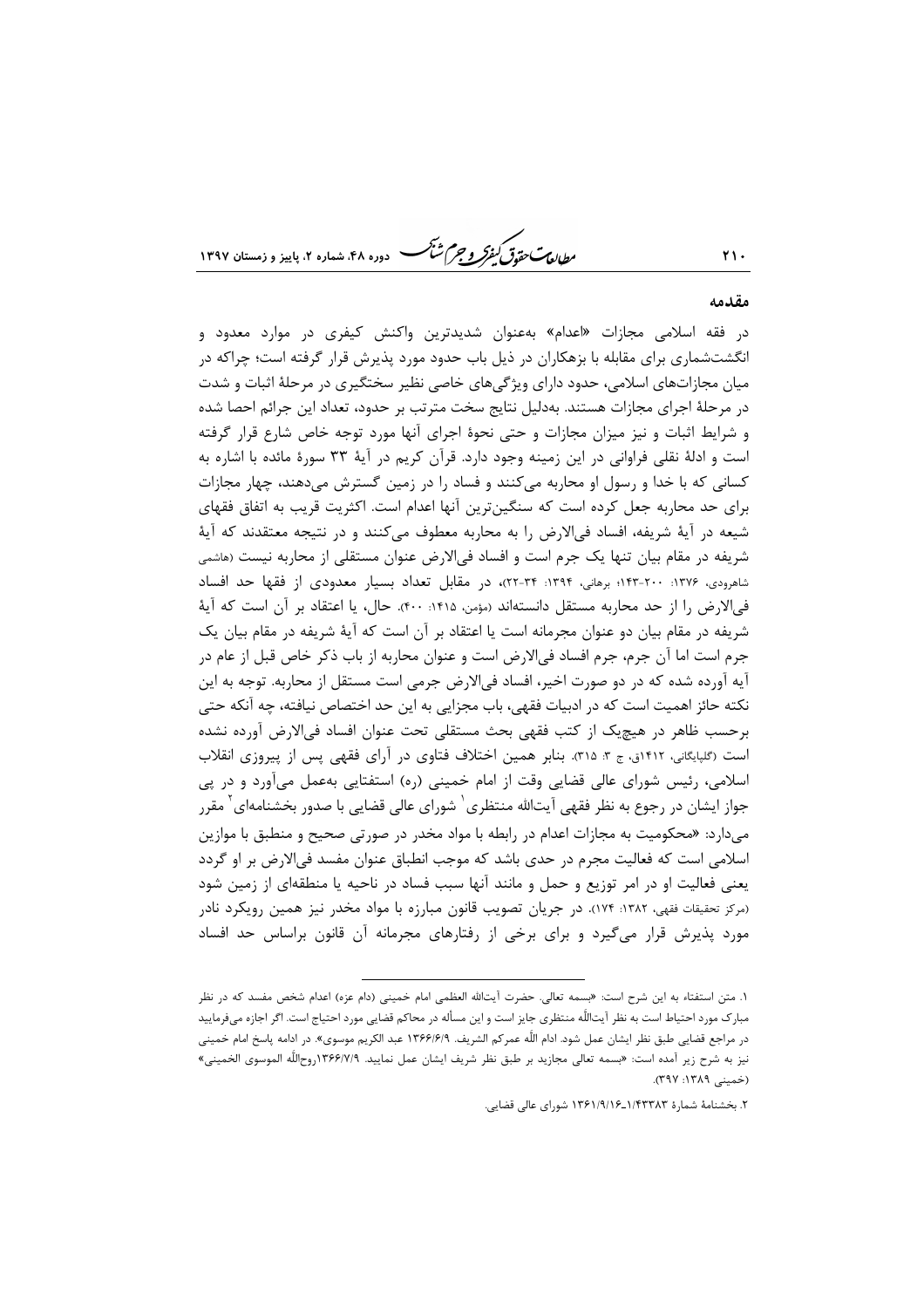في|لارض مجازات اعدام تعيين مي شود. ٰ با وجود اين صرفنظر از برخي قوانين مستقل و مصاديق خاص همانند قانون مجازات اخلال گران در نظام اقتصادی کشور یا قانون تشدید مجازات جاعلان اسکناس و واردکنندگان، توزیع کنندگان و مصرف کنندگان اسکناس مجعول یا قانون مبارزه با قاچاق انسان، در قانون مجازات اسلامی مصوب سال ۱۳۷۰ ردپایی از حد افساد فی|لارض بهعنوان حدی مستقل از حد محاربه یافت نمی شد و نظام تقنینی براساس نظرهای مشهور فقهی، تنها فرد محارب را شناسایی کرده و برای وی چهار نوع مجازات بهنحو تخییری تعیین کرده بود. قانونگذار در سال ۱۳۹۲ در چرخشی تأملبرانگیز از نظریهٔ مشهور فقهای شیعه که در طول ۳۵ سال پس از انقلاب اسلامی مبنای قانونگذاری و امر قضا بود، حد افساد فی الارض را بهصورت جداگانه مورد جرمانگاری قرار داد و با تبیین عنصر مادی و معنوی آن در مادهٔ ۲۸۶، افساد فی|لارض را بهصورت عام و گسترده بهعنوان حد مصرح وارد قوانین جزایی ایران کرد.

ضرورت این پژوهش ازآن٫و نمایان می٬شود که قانون جدید با جرمانگاری مستقل افساد فیالارض سعی در بیان گسترهٔ مفهومی و ابعاد مصداقی آن داشته است و بدینترتیب با ارائهٔ تعريفي عام از افساد في|لارض، مفهوم آن را بر كليهٔ مصاديق خاص موجود در قوانين كيفري حاكم کرده است. در مقالهٔ حاضر تلاش خواهد شد تا صرفنظر از مباحث و ادلهای که هر یک از دو نظریهٔ فقهی در خصوص ادلهٔ فقهی استنباط خود اقامه میکنند، و با مفروض گرفتن وجود عنوانی مستقل به نام افساد فيالارض و مرتكبي به نام مفسد، به اين پرسش پاسخ داده شود كه «چ**گونه و با چه معیارهایی می توان اقدام به شناسایی مفسد فیالارض نمود**؟» و در ادامه ضمن مدنظر قرار دادن این واقعیت که عنوان مجرمانهٔ افساد فی|لارض در قانون مجازات اسلامی بهصورت مستقل و برای اولین بار تعریف و جرمانگاری شده است، به پاسخ پرسش اصلی این پژوهش بپردازیم که «این تعریف پسینی از جرم توسط قانونگذار چه آثاری در قوانین سابق و بهخصوص قانون مبارزه با مواد مخدر دارد؟».

١. مفسد في الارض و مصاديق آن

از نظر لغوی افساد مصدر مزیدی از باب افعال از «فسد» به معنای فساد کردن و برپا کردن فتنه است (معین، ۱۳۸۴: ج۲: ۹۲۶). فساد به معنای تباه کردن (قرشی، ۱۴۲۱، ج ۵: ۱۷۵) و از ریشهٔ فساد است

١. البته معتقدين به جواز اعدام مرتكبان جرايم مواد مخدر چهار دستهاند كه عدهاى از باب تعزير، برخى از باب افساد فیالارض،گروهی از باب محاربه و در نهایت دستهای دیگر از باب تعزیرات حکومتی مشروعیت این مجازات را تفسیر و توجیه میکنند. اما بهطور کلی ادله در دو دستهٔ کلی اعدامهای حدی و اعدامهای تعزیری قابل دستهبندی هستند. در فقه امامیه، مجازات تعزیری باید از حد کمتر باشد و مشهور فقهای امامیه بر این عقیدهاند. بنابراین در جرائم مستلزم تعزیر، اعدام جایز نیست. در منابع فقهی و روایی، تعزیر شرعی منصوص بهعنوان اعدام وجود ندارد و هیچگونه مبنا و مستند شرعی برای مجازاتهای اعدام شرعی دیده نمی شود. هدف از تعزیر، تنبیه، سرزنش و اصلاح مجرم است؛ نه اینکه هدف معدوم کردن مرتکب باشد (حبیبی تبار و حبیبی،  $P(Y_1 \cdot P)$ .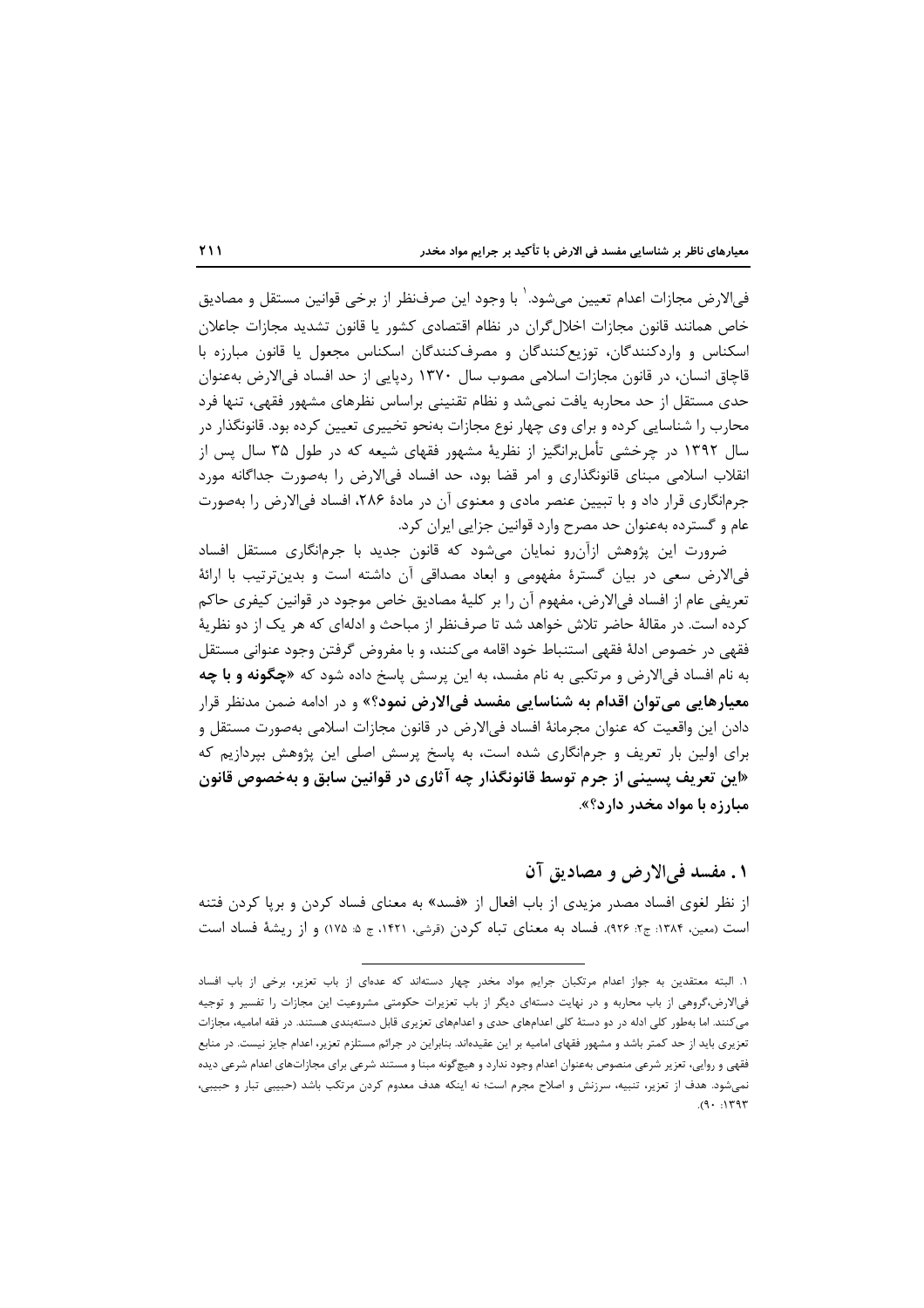ر الدیمت حقدقی کنفرکر و جرم شنگ دوره ۴۸، شعاره ۲، پاییز و زمستان ۱۳۹۷

(فراهیدی، ۱۴۱۰، ج ۷: ۲۳۱؛ حمیری، ۱۴۲۰، ج ۸: ۵۱۸۳) و در مقابل صلاح به معنای خشکی و بی حاصلی (ابن منظور، ۱۴۰۵، ج۳. ۳۳۵) و بدعت گذاشتن و لهو و لعب (خوری، ۱۴۰۳ق، ج ۱: ۱۶۲) و گرفتن مال از روی عدوان نیز آمده است (فیروزآبادی، ۱۴۲۰، ۲۷۷). لفظ فسد و مشتقات آن در مجموع به معنای خارج شدن از اعتدال و به هم ریختن اعتدال و نظم هر چیزی است و فاسد کسی است که موجب برهم خوردن نظم و اعتدال اشیاء شود (حبیبزاده، ۱۳۷۹: ۱۴۶). اما در معنای اصطلاحی افساد فی|لارض مطابق تعريف اولين فقيهي كه به اين عنوان فتوا داده است: «مقصود از افساد في|لارض انجام هر عملی است که مسیر عادی و سلامت امنیتی یا اخلاقی یا اقتصادی جامعه را بر هم بزند و موجب تباهي در نظام آن شود» (منتظري در: کديور، ١٣٨٧: ٢٤٧). بايد گفت که افساد في الارض در اصطلاح هر نوع عملی است که جامعه را از حالت تعادل خارج کند و منشأ فساد گستردهای در محیطی شود؛ هرچند بدون توسل به اسلحه باشد. بدیهی است که در این اندیشه، حیات اجتماعی و اخلاقی و اقتصادی و فرهنگی و … دارای حالتی متعادل متصور شده است که افساد این حالت تعادل را دچار آشفتگی و اختلال میکند.

چنانکه در مقدمه اشاره شد، سابقهٔ تقنینی قانون مبارزه با مواد مخدر و پذیرش کیفر اعدام در برخي از جرائم آن، مبتني بر انديشهٔ حدانگاري افساد في/لارض بوده است. قانون مبارزه با مواد مخدر در موارد متعددی، مجازات مرتکب را «اعدام» اعلام کرده است<sup>۱</sup> که بیتردید از مجازاتهای حدي بەشمار مے روند؛ چراکە قاعدۂ «التعزیر دون الحد» بەعنوان یکے از شاخص های فقه کیفری اسلام در کیفرگذاری تعزیرات مانع رسیدن میزان مجازاتهای تعزیری به حد اعدام می شود (منتظری، ١٣۶٧: ٥٣١-٥٣١؛ گلپايگاني، ١۴١٢ق، ج ٢: ٣٠٠-٢٩٧؛ موسوى اردبيلي، ١۴١٣ق: ٨٢-۶٢ ؛ رحمتي، ١٣٧۵: ٣۶٠-٣۶۵؛ الطائي، ۱۳۸۱: ۴۰-۵۴؛ حائری، ۱۳۸۶: ۳۳-۳) و تعزیری تلقی کردن کیفر اعدام با محذورات متعدد فقهی و شرعی روبهروست. ٰ حتی صرفنظر از این مباحث فقهی، با توجه به درجهبندی مجازاتهای تعزیری در مادهٔ ۱۹ قانون مجازات اسلامی مصوب ۱۳۹۲ و عدم ذکر اعدام، از نظر قانونی مسلم است که دیگر تعزیر در قالب اعدام از نظر نظام تقنینی ایران مورد پذیرش قرار نگرفته است و تمامی مجازاتهای اعدام را بايد بر عنواني غير از تعزير حمل كرد. ازاين رو با توجه به تعريف قانوني حد افساد في الارض در مادهٔ ۲۸۶ قانون مجازات اسلامی ٔ، از تأمل در ارکان مادی و معنوی افساد فیالارض مشخص

١. بند ۴ مادهٔ ٢، بند ۴ مادهٔ ۴ ، بند ۴ و ۵ و ۶ مادهٔ ۵، مادهٔ ۶، بند ۶ مادهٔ ۸، مواد ۹ و ۱ و ۱۸ و ۳۵ قانون اصلاح قانون مبارزه با مواد مخدر و الحاق موادي به آن مصوب ۱۳۶۷ مجمع تشخيص مصلحت نظام.

۲. نظر آن دسته از افراد که مجازاتهای اعدام قانون مبارزه با مواد مخدر را در ذیل احکام سلطانیه دستهبندی و تحلیل میکنند (سلمان پور، ۱۳۸۲: ۱۳۲۲)، با همین اشکال پیش گفته روبهروست، چراکه اختیارات حاکم اسلامی از باب امر به معروف و نهی از منکر است و ابزار کیفری در دست وی، تعزیر است و در هر حال قاعدهٔ «التعزیر دون الحد» بر تعزیرات حاکم است.

۳. هر کس بهطور گسترده، مرتکب جنایت علیه تمامیت جسمانی افراد، جرائم علیه امنیت داخلی یا خارجی کشور، نشر اکاذیب، اخلال در نظام اقتصادی کشور، احراق و تخریب، پخش مواد سمی و میکروبی و خطرناک یا دایر کردن مراکز فساد و فحشا یا معاونت در آنها گردد، بهگونهای که موجب اخلال شدید در نظم عمومیکشور، ناامنی یا ورود خسارت عمده به تمامیت جسمانی افراد یا اموال عمومی و خصوصی، یا سبب اشاعهٔ فساد یا فحشا در حد وسیع گردد مفسد فیالارض محسوب و به اعدام محکوم میگردد.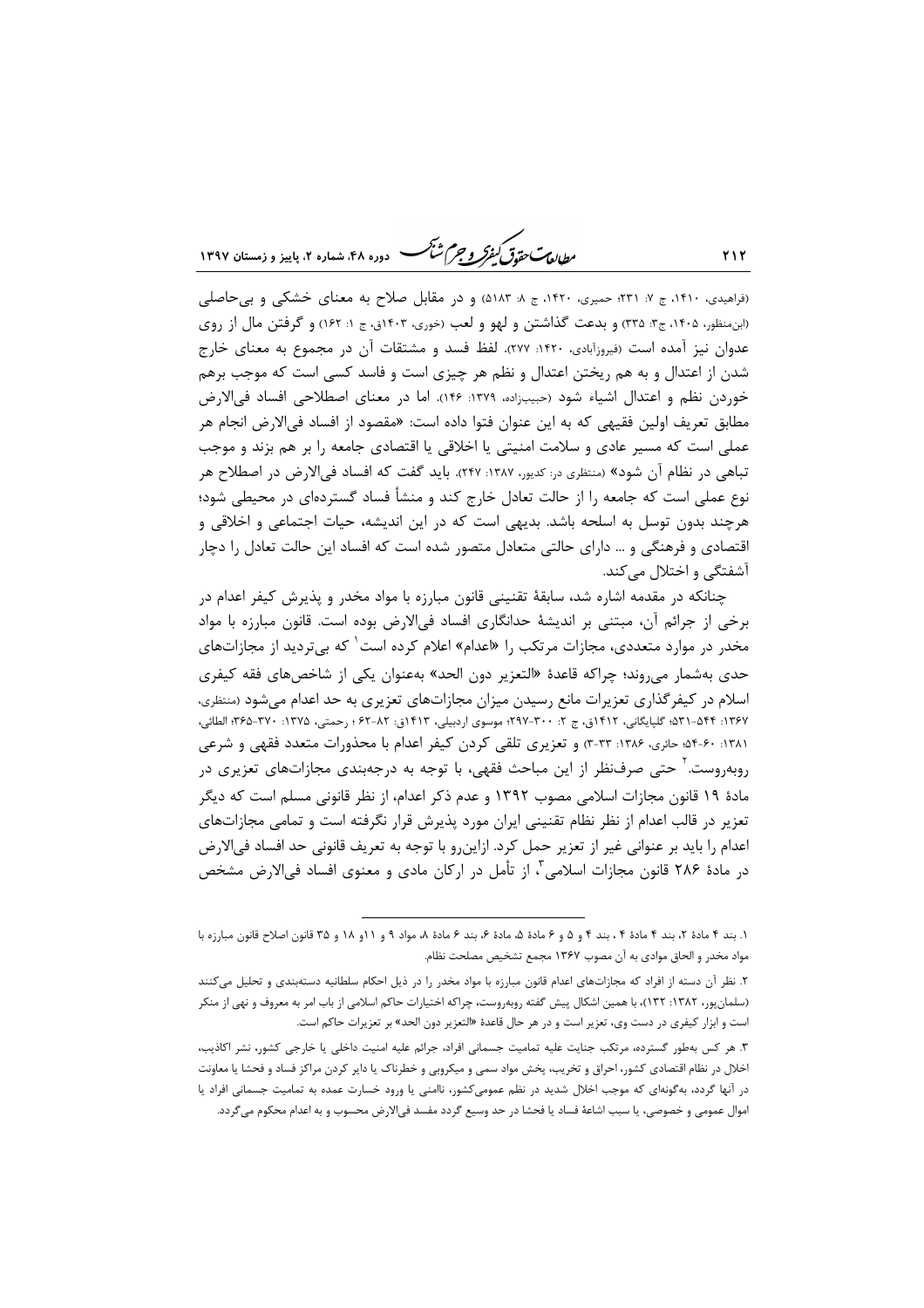می شود که قانونگذار، سعی در ارائهٔ تعریفی کامل و شامل برای در برگرفتن مصادیق مفسد في|لارض در قوانين خاص سابق بوده است. مادة ٢٨۶ قانون مجازات اسلامي، بدون ارائة تعريف مجزایی از رفتار مجرمانهٔ افساد فی|لارض، مباشرت یا معاونت در ارتکاب هشت دستهٔ عمده از جرائم: «جنايت عليه تماميت جسماني افراد»، «جرائم عليه امنيت داخلي يا خارجي كشور»، «نشر اکاذیب»، «اخلال در نظام اقتصادی کشور»، «احراق»، «تخریب»، «پخش مواد سمی و میکروبی و خطرناک» و «دایر کردن مراکز فساد و فحشا» را با قید «بهطور گسترده» و حتی قیود دیگر از جمله «شديد»، «عمده» و … مشمول حد افساد فيالارض قرار داده است. ٰ اين جرم از زمره جرائم مقیدی است که ارتکاب هر دسته از جرائم احصاشده در آن، باید به نتیجهای خاص منجر شود. «اخلال شدید در نظم عمومی کشور»، «ناامنی»، «ورود خسارات عمده به تمامیت جسمانی افراد»، «ورود خسارت عمده به اموال عمومی و خصوصی»، «اشاعهٔ فساد و فحشا» نتایجی|ند که باید در نتيجهٔ ارتكاب گستردهٔ جرائم مذكور در بخش نخست ماده، بهوقوع بپيوندند.

توجه به این نکته ضروری است که در بخش اخیر مادهٔ ۲۸۶ نتایج حاصل از ارتکاب جرائم مذكور مقيد به عبارت «در حد وسيع» شدهاند و بهطور مطلق حصول نتايج اخيرالذكر موجب تحقق افساد في|لارض نيست. اما همين موضوع خود قابل انتقاد است، چراكه استفاده از مفاهيم عامي همچون «گسترده»، «شدید»، «عمده» و «وسیع» در تعریف رکن مادی جرم، هیچ نوع ضابطه و معیار مشخصی بهدست نمی دهد. برای مثال آیا منظور از «بهطور گسترده»، تکرار رفتار بهوسیلهٔ فاعل است؟ یا تعداد مجنیعلیه و بزهدیده مدنظر بوده است؟ آیا منظور سازمان یافته بودن و دایر کردن اماکن و شبکه برای ارتکاب جرم است؟ یا این عبارت صرفاً وصف بعد مکانی رفتار مجرمانه را بیان می کند؟ بهنظر می رسد استفاده از عبارتهای «ذهنی و کیفی» دربردارندهٔ نتیجهای جز نسبیتانگاری و تفاسیر ناهمسو و متعارض قضات و دادرسان محاکم و در نتیجه نقض اصل قانونی بودن جرم و مجازات نخواهد داشت. شایسته بود قانونگذار با استفاده از معیارهایی همچون تعداد دفعات ارتکاب جرم، تعداد بزهدیدگان، وسعت مکانی یا زمانی جرم و … از مؤلفههای عینی تری برای احراز افساد بھرہ مے ہرد.

از سویی ارتکاب جرائم بهصورت متعدد طبق قواعد حقوق کیفری تحت عنوان تکرار و تعدد قابل دستهبندی است. برای مثال نشر اکاذیب بهطور گسترده از دو حیث میتواند مورد توجه قرار گیرد؛ در صورت نخست، خبر کذبی از طریق یکی از وسایل ارتباط جمعی منتشر میشود که میلیونها نفر مخاطب دارد؛ در صورت دوم، چندین خبر کذب در دفعات متعدد از سوی شخص خاصی منتشر میشود. بدیهی است در حالت اول نظر به کیفیات و مراتب جرم قاضی با استفاده از اختیار کیفرگزینی، اشد مجازات را تعیین میکند و در صورت دوم با استفاده از قواعد تعدد جرم به تشديد مجازات خواهد يرداخت. حال آنكه جرم مستقلي تحت عنوان افساد في|لارض تمام اين

۱. البته هر دسته از جرائم مذکور در متن مادهٔ خود شامل تعداد زیادی از جرائم میشود. همچنین با توجه به همسان|نگاری مباشرت يا معاونت در ارتكاب جرايم مذكور در قالب افساد في|لارض، بهنظر مي,رسد حد افساد في|لارض حداقل بيش از دهها رفتار مجرمانه را در برگیرد که مباشرت یا معاونت در آنها با قیود مذکور در مادهٔ ۲۸۶، موجب تحقق افساد فیالارض خواهد بود.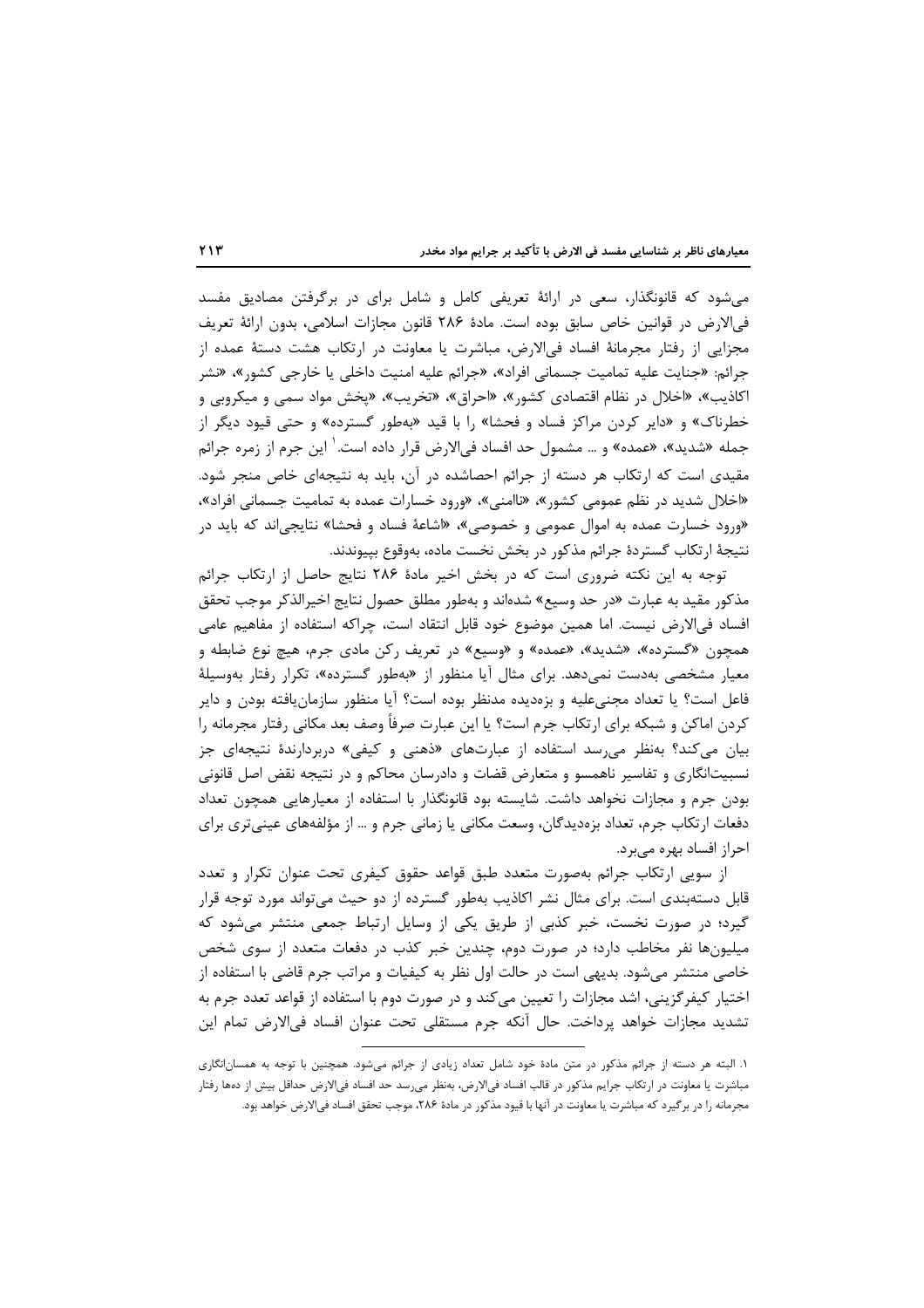ر .<br>مطالعات متحقق *کفوکر و جهم شنگ* دوده ۴۸، شعاره ۲، پاییز و زمستان ۱۳۹۷

مصادیق را پوشش دهد و حتی تفاوتی میان معاون و مباشر جرم قائل نشود، با اصول حقوق کیفری و قواعد متعدد فقه كيفري اسلام در تعارض است. عجيبتر از تمام موارد پيشگفته و اشكالات و محذورات عملی و نظری، قانونگذار در مادهٔ ۲۸۶ قانون مجازات اسلامی، برخلاف حد محاربه که در آن دادرس مخیر به انتخاب یکی از مجازاتهای چهارگانه است، مجازات مفسد فی|لارض را منحصر در مجازات اعدام کرده است.

با وجود مقید بودن جرم افساد فیالارض، در مادهٔ ۲۸۶ سخنی از سوءنیت خاص به میان نیامده و در نگاه اولیه چنین برمی آید که صرف سوءنیت عام (قصد و اراده)، برای تحقق جرم افساد في|لارض كفايت كند. اما مطابق تبصرهٔ «هرگاه دادگاه از مجموع ادله و شواهد قصد اخلال گسترده در نظم عمومی، ایجاد ناامنی، ایراد خسارت عمده یا اشاعهٔ فساد یا فحشا در حد وسیع و یا علم به مؤثر بودن اقدامات انجامشده را احراز نکند و جرم ارتکابی مشمول مجازات قانونی دیگری نباشد، با توجه به میزان نتایج زیانبار جرم، مرتکب به حبس تعزیری درجه پنج یا شش محکوم میشود». ازاین رو در فرض نبود سوءنیت خاص، قانونگذار رفتار را مستوجب کیفر تعزیری دانسته است. پرسش این است که وقتی قصد افساد یا اخلال شدید در نظم عمومی کشور یا علم مرتکب به منتهی شدن اقدامات او به اخلال شدید در نظم عمومی کشور و مانند آن در تحقق «افساد في|لارض» منظور نشده است، اين تبصره چه جايگاهي دارد؟ دقت و تأمل در متن تبصره` نشان می دهد برای تحقق این جرم در هر یک از صور مذکور در متن ماده، «قصد» اخلال گسترده در نظم عمومي، ايجاد ناامني، ايراد خسارت عمده يا اشاعه فساد يا فحشا در حد وسيع يا «علم» به مؤثر بودن اقدامات انجامگرفته نیاز است؛ چراکه تبصرهٔ مادهٔ ۲۸۶ در مقام بیان وضعیتی است که چنین چیزی (سوءنیت خاص) مفقود باشد؛ بهعبارت دیگر از تبصرهٔ مادهٔ ۲۸۶ چنین استفاده می شود که برای تحقق جرم افساد فی *الار*ض «قصد مرتکب یا علم او به منتهی شدن اقدامات او به اخلال شدید در نظم عمومی کشور …» ضروری است (قرباننیا، ۱۳۹۳: ۱۱۸). بنابراین در افساد في|لارض سوء نيت خاص لازم است، زيرا اولاً از مفهوم تبصرهٔ مادهٔ ۲۸۶ استفاده مي كنيم كه اين

١. براساس مادة ١٠-٢٢٨ لايحة مجازات اسلامي، مجازات جرم افساد فيالارض همان مجازات محاربه بود و قاضي همچون جرم محاربه مخیر به انتخاب یکی از مجازاتهای چهارگانه بوده است. حتی مادهٔ ۱۳-۲۲۸ لایحهٔ مجازات اسلامی مقرر داشته بود که «مجازات معاونت در بغی و افساد فیالارض و همچنین شروع به آن همان مجازات معاونت و شروع به محاربه است». اما مجلس شورای اسلامی، در اقدامی کاملاً عجیب و بهتبرانگیز مجازات حد افساد فیالارض را منحصر در اعدام کرد. شاید سلب اختیار از قضات در تعیین کیفر این حد ناظر بر سابقهٔ تصویب قانون مبارزه با مواد مخدر و ذکر انحصاری مجازات اعدام در جرائم آن بوده باشد. کمال تعجب در جایی است که شورای نگهبان نیز این مقرره را تأیید کرد و حد افساد فی|لارض علیرغم شاذ بودن خود با مجازات انحصاری به صورت شاذتری رسماً و بهصورت عمده وارد نظام تقنینی ایران شد.

۲. شایان ذکر است که براساس رویکرد قانون مجازات اسلامی ۱۳۷۰، در خصوص رکن روانی جرائم مقید، شخص تنها زمانی مجرم محسوب می شد که افزونبر قصد رفتار و علم به موضوع، قصد رسیدن به نتیجه خاص را بنماید. در رویکرد کیفری کنونی هر گاه فرد با علم به تحقق نتیجه رفتاری را مرتکب شود، وی نیز قاصد به نتیجه محسوب میگردد. از این امر که در فقه امامیه در جنایت عمد دارای سابقهٔ دیرینه میباشد، به قصد غیرمستقیم یاد میشود و در مادهٔ ۱۴۴ قانون جدید مجازات اسلامی مصوب ۱۳۹۲ بهعنوان یک قاعدهٔ عام در جرائم عمدی مقید وارد شده است (یکرنگی و عالی پور، ۱۳۹۴: ۱۵۵–۱۵۵).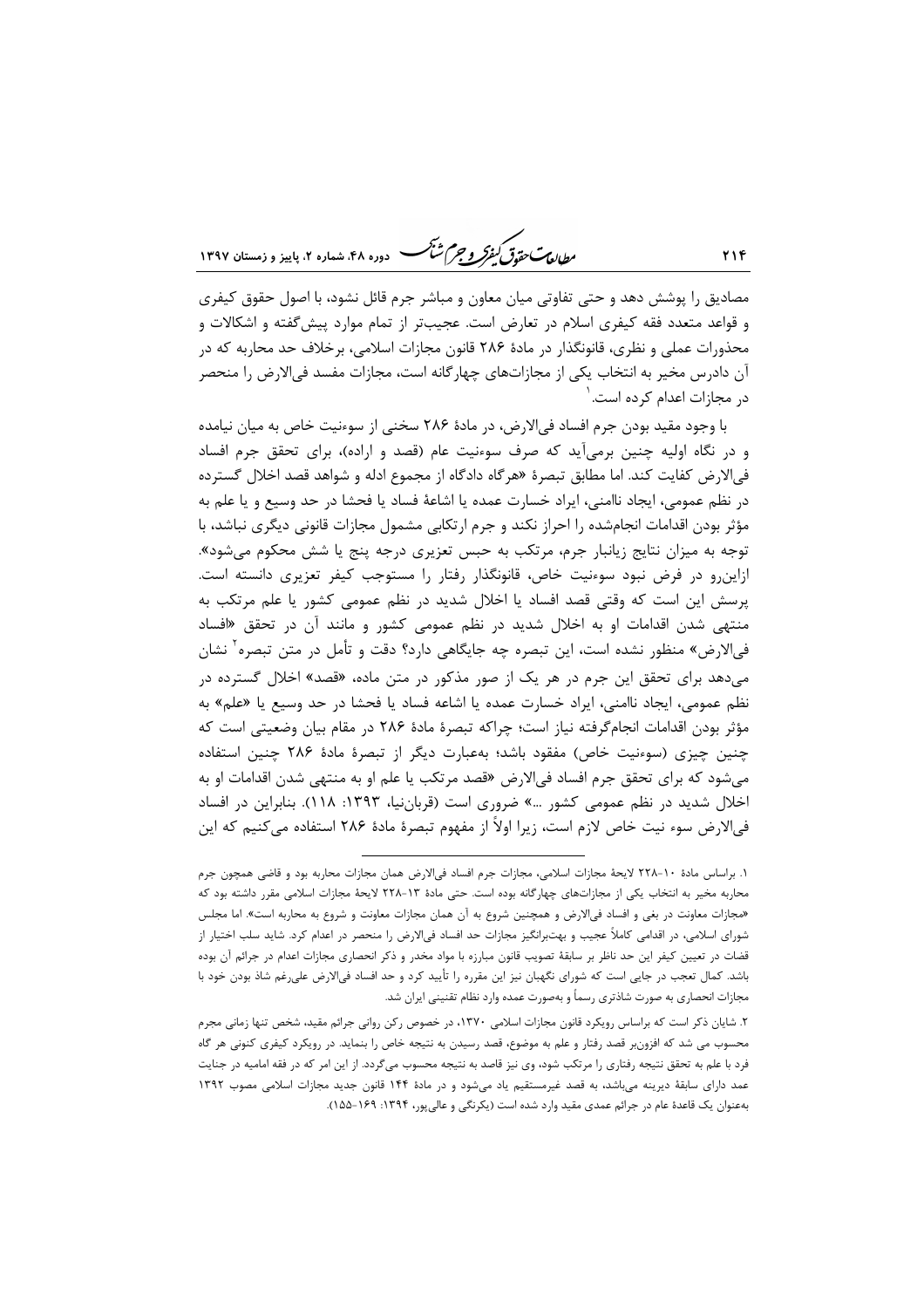قصد لازم است، ثانیاً از مادهٔ ۱۴۴ قانون مجازات اسلامی استفاده می،شود که جرم عمدی مقید، نيازمند سوءنيت خاص است.

#### ٢. ضوابط احراز افساد في الأرض

در تبیین رکن مادی افساد فیالارض مشخص شد که علاوهبر ارتکاب «گستردهٔ» جرائم، وقوع جرائم مذکور در مادهٔ ۲۸۶ باید منتهی به یکی از صور «اخلال شدید در نظم عمومی کشور»، «ناامني يا ورود خسارت عمده به تماميت جسماني افراد يا اموال عمومي و خصوصي»، يا «سبب اشاعهٔ فساد یا فحشا در حد وسیع» شود، حال سؤال این است که بر چه اساسی میتوان به تحدید و تعیین و شناخت مرزهای «گسترده» و «شدید» و «عمده» و «وسیع» پرداخت؟ به دیگر سخن، معیار شدت و ضابطهٔ ناظر بر شناسایی آن چیست؟ در متن ماده که هیچ معیاری برای احراز و تفکیک چنین کیفیتی از غیر آن ارائه نشده است، ازاینرو برای یافتن پاسخ باید به منابع فقهی رجوع کنیم که در واقع یگانه منبع جرمانگاری حدود محسوب میشوند. باید توجه داشت که در متون فقهی نیز به قضایای متعددی برمیخوریم که موضوع آن عرفی، ولی محمول آن شرعی است. مثال: غصب حرام است یا معامله دیوانه باطل است. در افساد فی|لارض نیز، موضوع (افساد)، امری عرفي و محمول آن (مجازات)، امري شرعي است. بنابراين اولاً معيار در شناخت موضوع عرف است؛ ثانیاً در مقام تطبیق مفهوم بر مصداق خارجی میان اندیشمندان اختلافنظر وجود دارد که آیا در اين مرحله نيز معيار عرف است يا معيار عقل و دقت عقلي.

این اندیشه که نهاد احراز موضوع عرف است، اندیشهٔ غریبی نیست، چراکه شارع نسبت به احکام فقهی و طبیعتاً قانونگذار در مباحث حقوقی شیوهٔ خاصی را برای ابلاغ نظرهای خود برنگزیده است و از همان شیوهٔ متداول میان عقلا استفاده کرده است. شیوهٔ متداول میان عقلا در فهم و تبادل مقصودشان، شیوهٔ عرفی است (حاجیدهآبادی، ۱۳۹۴: ۱۰۵). مصداقشناسی مبتنی بر عرف حتی در منظومهٔ فکری فقهایی همچون صاحب جواهر نیز نمایان است، ایشان در بسیاری از مواضع، به مرجعیت عرف در مصداقشناسی برخی از مفاهیم اذعان کردهاند (نجفی، ۱۴۰۴ق، ج ۳۵: ۲: نجفی ۱۴۰۴ق، ج ١: ١٢٠). مرحوم امام خميني نيز از جمله فقهايي است كه با جديت بر حقيقت عرفي در مقابل حقیقت عقلی در بحث از برابرسازی موضوعها و مفهومها بر واقعیت خارجی و مصداقها تأکید کرده و به تفصیل به این بحث پرداخته است. ۱

پس از قبول این نکته که مرجع احراز موضوع در عالم خارج از ذهن، «عرف» است، تنها قاضی صلاحیت چنین احرازی را دارد؟ بیشک پذیرش چنین رویکردی غیرقابل قبول است، چراکه برداشت دادرسان و مقامات تعقیب در موارد عرفی بسیار متفاوت است. بهنظر می رسد برای احراز

١. امام خميني (ره) در عرفي ترين موضوعات همچون تشخيص وجود فلس در ماهي مرجعيت متخصص و كارشناس در امر را مي پذيرد (خميني ١٣٧۴: ١۶٧-١۶۶). ايشان در جاي ديگري مي نويسند: اگر سخن از مراجعه به عرف است، منظور عرف با همهٔ دقتهایش در تشخیص مفاهیم و مصادیق است. این عرف تشخیص معیار است (خمینی، ۱۳۸۵: ۲۲۷).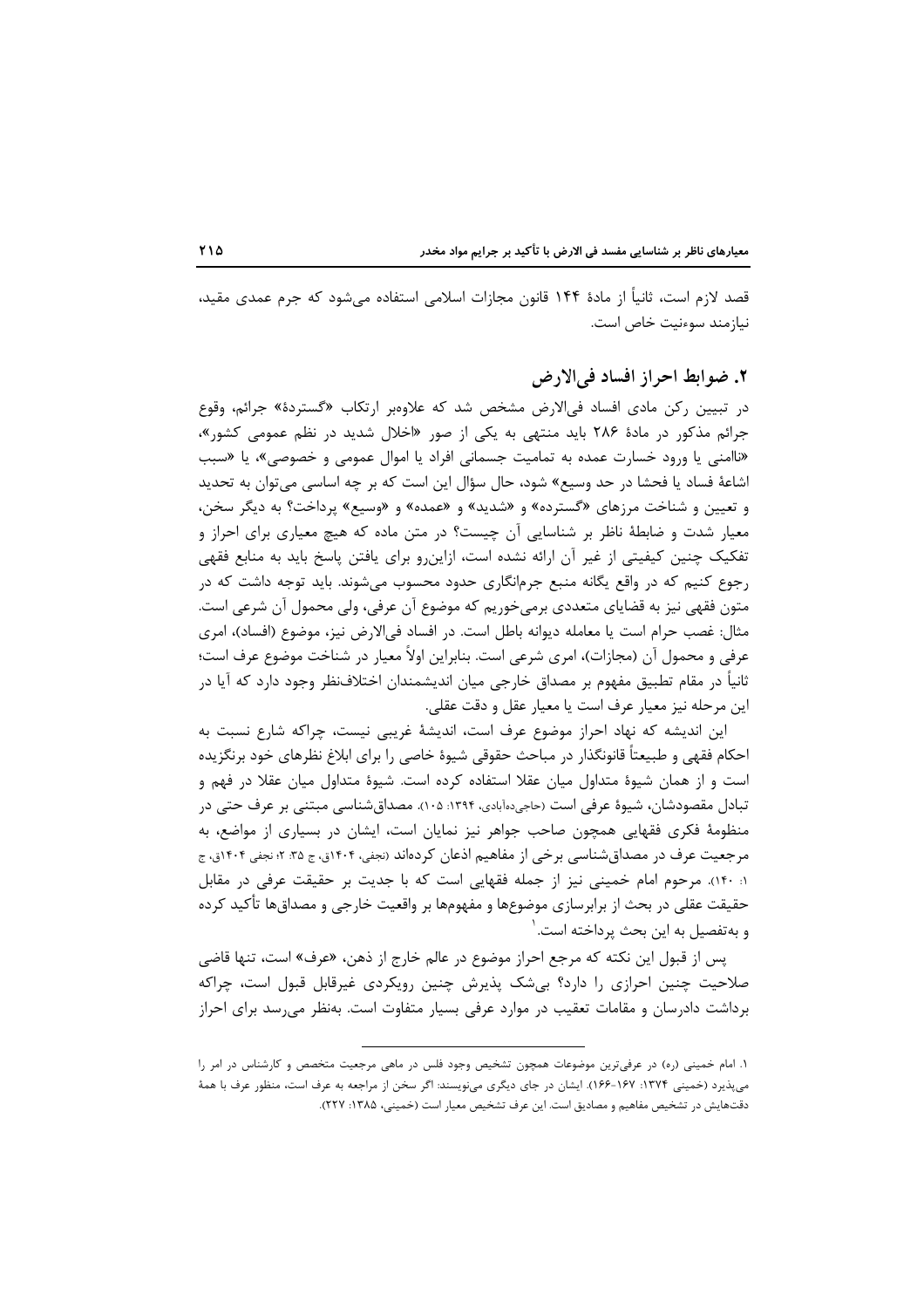ر .<br>روان**ه بهت متمدّق** *کفوکر و جرم شنگ* **دوره ۴۸، ش**ماره ۲، پاییز و زمستان ۱۳۹۷

اوصاف مذکور در عنصر نتیجه دادرس باید به کارشناس یا عرف خاص رجوع کند. کارشناس با بیان دقیق و علمی موضوع، حقیقت را روشن میسازد. به تعبیر فنی، نظر کارشناس، نظری علمی و يقيني است، درحالي كه قضاوت عرفي، نظر ظنّي و گمانآور است و عقلاً تا وقتي كه بتوان به حقیقت و علم و یقین رسید، نوبت به ظن و گمان نمی رسد.

۲۱۶

نکتهٔ حائز اهمیت، ارجاع امر از سوی دادرسان به کارشناسان و افراد متخصص در موضوع است، چراکه رجوع به کارشناس در موضوعات عرفی امر کاملاً پذیرفتهشدهای است. کارشناس کسی است که به مناسبت علم یا شغل یا کسب دارای معلومات و تشخیص لازم باشد (جفری لنگرودی ۱۳۷۸، ج ۴: ۲۹۸۸) و بتواند موضوع متنازعٌفیه را بهصورت تخصصی ارزیابی کند. هرچند در حجیت و اعتبار نظریهٔ کارشناس اختلافهایی دیده میشود، برخی حقوقدانان کارشناسی را نهتنها بهعنوان دلیل مستقلی از امارات معرفی کردهاند، بلکه بهعنوان دلیلی شناختهاند که از نظر درجهٔ اعتبار، برتر از امارات و مقدم بر آنهاست (جعفری لنگرودی ۱۳۷۵: ۳۲۷). از همین روی گفته شده است کارشناسان، معاونان قاضی و دستگاه قضایی بهشمار می روند (عبدالملک، ۱۹۷۶: ۲۲۳). بر این اساس و در موضوع مورد بحث در مقاله، احراز افساد که از جمله امور خارجی و متحققی است که وقوع آن نیازمند احراز و اثبات از طریق ارجاع به کارشناس است. البته اگر قاضی در این زمینه تردید داشته باشد، باید تحقیقاتش را ادامه دهد تا به اطمینان برسد و اگر نظر کارشناس علمآور نباشد، برای قاضی الزامی نخواهد داشت. با این تفصیل، شناخت مفسد و نتایج حاصل از جرم که موجب تحقق «افساد» در معنای خاص کلمه است، یک امر تخصصی بوده و در زمرهٔ امور موضوعی دانش حقوق قرار نمیگیرد که قاضی دادگاه بتواند وارد ارزیابی آن شود، بلکه احراز موضوع و سنجش میزان و آثار فساد در نتیجه عمل مرتکب و رابطهٔ استنادی بین فعل مرتکب و نتایج حاصله امری کاملاً تخصصی و در حوزهٔ صلاحیت اهل خبره و کارشناسان متخصص است.

بهطور كلي مي توان گفت كه صرفنظر از اجمال و ابهام مفهومي «افساد في|لارض»، تطبيق اين مفهوم بر مصادیق آن، چندان آسان نبوده و نیازمند بررسی و نظردهی افراد متخصص و خبره و آگاه در آن زمینه است. ازاین٫و باید مصادیق افساد فی|لارض و آثار و نتایج آن که در بحث قبلی واکاوی شد، توسط کارشناس بررسی و تحلیل شود تا قاضی بتواند ارکان و مؤلفههای تشکیلدهندهٔ جرم را احراز کند. برخی در تأیید این رویکرد استدلال کردهاند که «از آنجا که احراز عناوین کیفری نظیر افساد، محاربه و … برای قاضی کار بسیار مشکلی است و معمولاً در این گونه اتهامات حاکمیتها بهعنوان مدعى|لعموم يک طرف دعوا مى باشند … لازم است محاکم مربوطه در موارد ذکر شده نظر هیأت کارشناسی را ملاک قضاوت خود قرار دهند تا هم حق افراد در معرض تضییع واقع نشود و هم حقوق جامعه مورد توجه قرار گیرد. بهعلاوه در صدق و تشخیص عناوین ذکرشده سلیقهها و دیدگاههای اشخاص متفاوت است؛ پس اگر هیئتی از افراد کارشناس امین در محاکم مربوطه حضور نداشته باشند، چهبسا زمینه تضییع حق متهم و خطای قاضی در تشخیص مصادیق موضوع کلی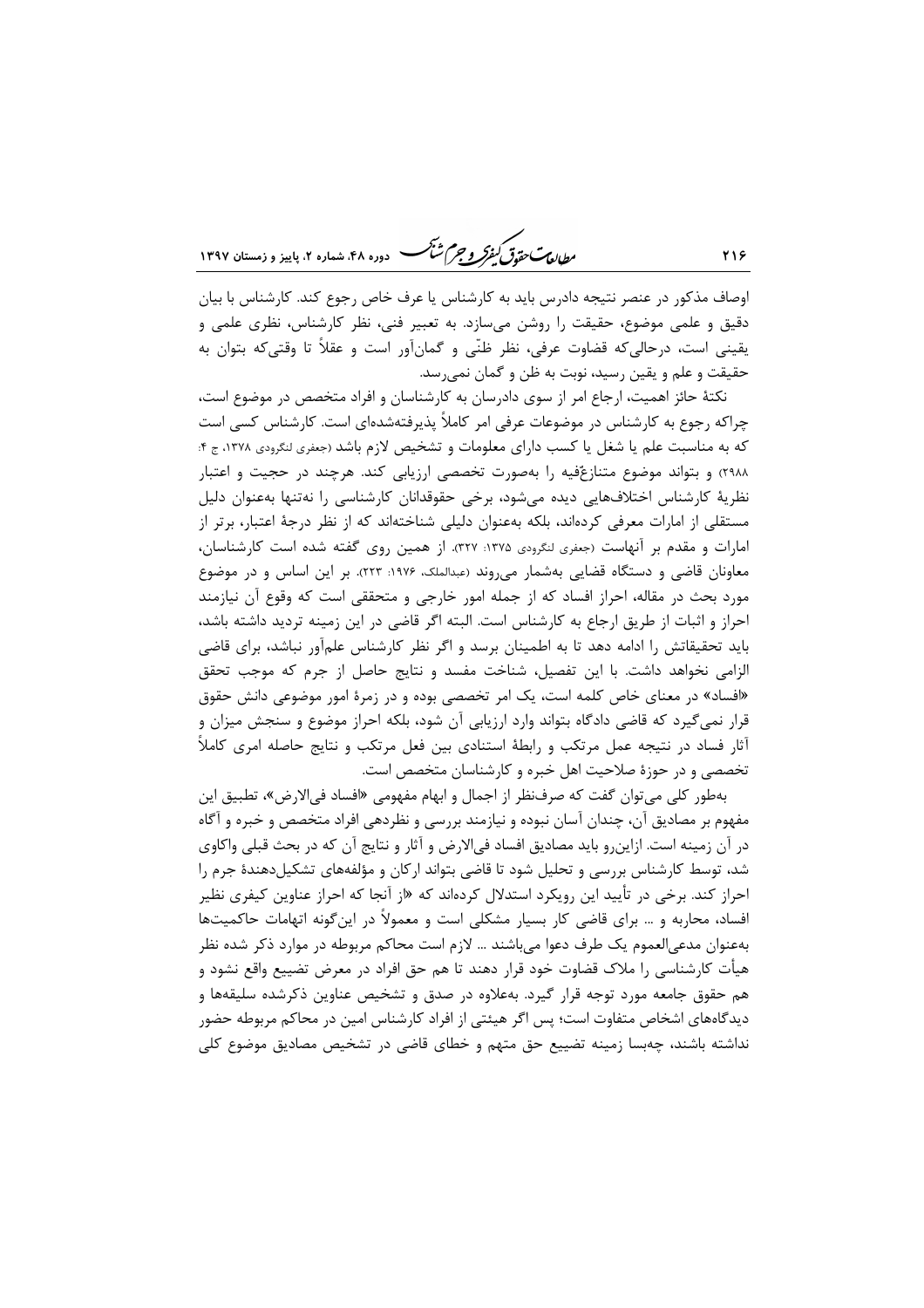جرم وجود داشته باشد» (منتظري، ۱۳۹۴: ۱۰۹) . قاعدهٔ درء، لزوم احتیاط در دماء و نفوس از جمله ادلهای هستند که دادرس را ملزم میکنند تا حد ممکن محتاطانه عمل کند و با کوچکترین تردیدی در وقوع افساد در عالم خارج، اصل برائت را در حق متهم جاری سازد.

### ۳. مفسد في الارض و فعلیت افساد

مجازاتهای اعدام مقرر در قانون مبارزه با مواد مخدر همگی مشمول حد افساد فی|لارض قرار گرفتهاند و مجازات اعدام براساس «مفسد شناختن» مرتکب عمل مجرمانهٔ مقرر در آن قانون، اعمال مي شود. «مفسد» در اصطلاح عالمان دانش اصول «مشتق اصولي» محسوب مي شود. مشتق اصولی عبارت است از صفتی که بر یک شخص یا شیء بار میشود و قابلیت اتصاف به آن صفت و سلب آن صفت (که در اصطلاح اصولی به آن، مبدأ گفته می،شود) از آن شخص یا شیء (که در اصطلاح اصولي به آن، ذات گفته مي شود) وجود دارد (مظفر، ١٣٧۵: ۵۹-۵۸). در مبحث الفاظ دانش اصول از این اتصاف و نحوهٔ تلبّس ذات به مبدأ بهتفصیل سخن گفته شده است؛ محل بحث آنجاست که چه زمانی می توان ذات ,ا به مبدأ متصف دانست؟ و در چه موردی بهکارگیری مبدأ نسبت به ذات، حقیقت است و در چه زمانی چنین استعمالی مجازی است؟ آیا استعمال مشتق در موردی که مبدأ اشتقاق منقضی شده حقیقت است یا مجاز؟ اصولیان استعمال مشتق را در خصوص ذاتی که در گذشته تلبّس به مبدأ داشته است و یا در آینده متلبّس به مبدأ خواهد شد، مجاز می دانند و در مورد شخصی که بالفعل به مبدأ اتصاف دارد، چنین استعمالی را حقیقی می دانند (خراسانی، ۱۴۳۱ق: ۴۸).

این بحث اصولی در تحلیلهای حقوقی کاربرد فراوانی دارد و آن زمانی است که قانونگذار حکمی را بر عنوانی بار کرده، درحالی که آن عنوان هنوز محقق نشده یا در گذشته محقق شده و به اصطلاح اصولیان مبدأ از ذات منقضی شده است؛ آیا در این موارد می¤وان حکم را کماکان در خصوص آن ذات جاري دانست يا خير؟ دقيقاً در بحث مفسد في|لارض بودن يا نبودن مرتكبان جرائم مواد مخدر، این بحث مهم اصولی، جایگاه پیدا می کند:

بی شک در خصوص کسی که هماکنون به فروش گستردهٔ مواد مخدر اشتغال دارد، می توان عنوان مفسد را اطلاق کرد و چنین استعمالی حقیقت است و بهتبع اطلاق آن عنوان، احکام آن عنوان نیز بر شخص بار میشود و به عبارت اصولی چنین شخصی متلبّس به مبدأ است، یعنی استعمال «مفسد» در مورد وی حقیقت است.

در خصوص شخصی که در گذشته مرتکب افساد فی|لارض شده است و هم|کنون اشتغال به این امر ندارد، باید خاطرنشان کرد که نحوهٔ تلبّس و عدم تلبّس ذات به مبدأ مبحث مفصلی از اصول است و اصولیان در مورد صفات مختلف نحوه تلبّس خاصی را مدنظر قرار دادهاند؛ اینکه صفت از نوع

١. البته اين پيشنهاد، امر غريبي نيست و مقايسهٔ اين موضوع با نهاد هيأت منصفه و كاركرد آن پيشنهاد مذكور را قابل فهمتر خواهد کر د.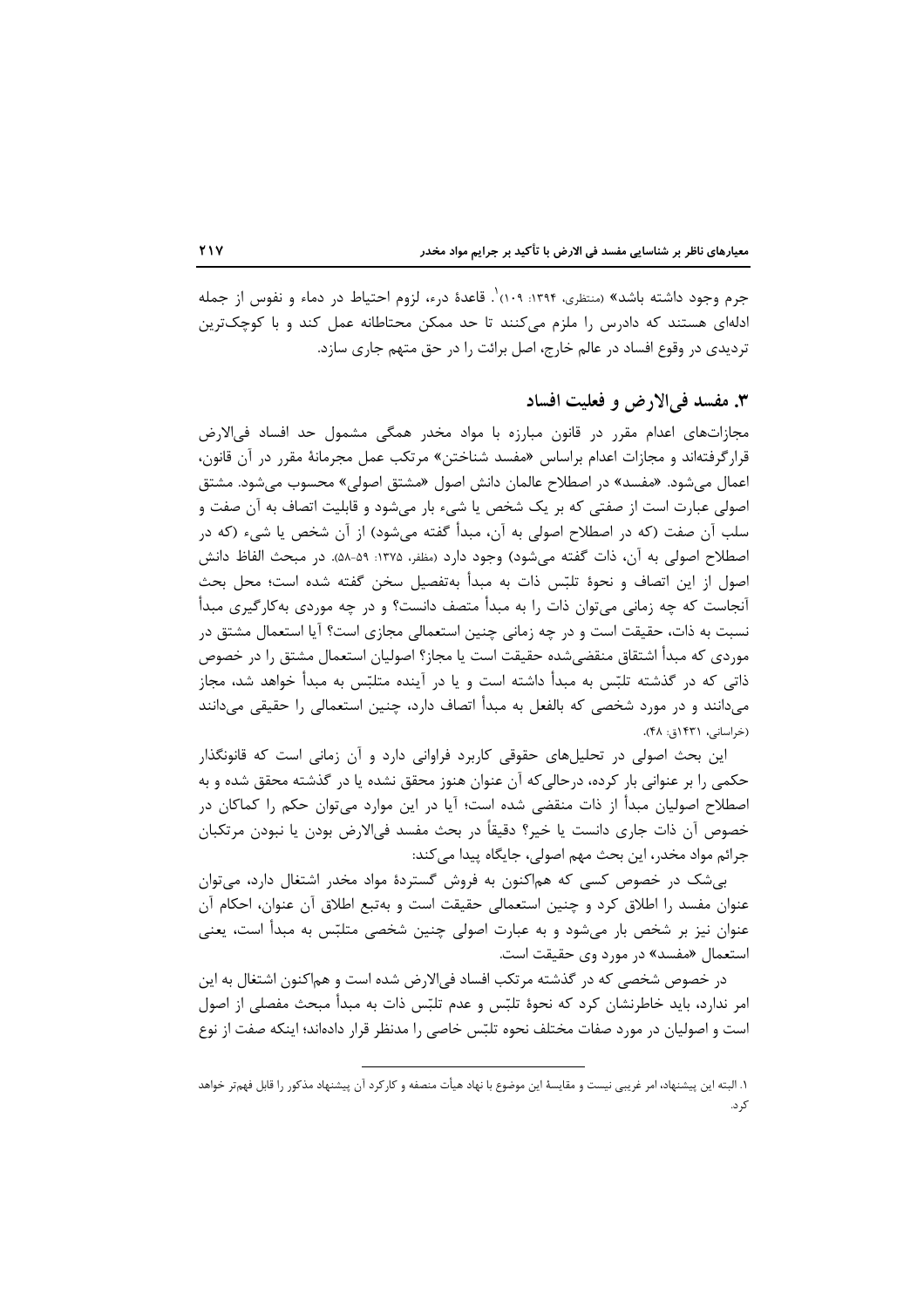ر<br>را داد مت متحدد گرفتر و جرم شنگ دوره ۴۸، شعاره ۲، پاییز و زمستان ۱۳۹۷

افعال خارجی باشد، مانند قیام و قعود یا از نوع ملکه و قوه و استعداد باشد مانند مجتهد و مهندس یا از قبیل حرفه و صنعت باشد مانند خیاط و بناء (خویی، ۱۴۲۲ق: ۲۷۱-۲۷۰). در مورد اول با زوال فعلیت دیگر به شخصی که نشسته است نمی توان گفت قائم، اما در حالت دوم و سوم اگر شخص بالفعل هم اجتهاد نكند اما چون اين توانايي را داراست، مي توان به وي مجتهد گفت و نيز در مورد سوم هم تا زمانی که شخص به آن شغل اشتغال دارد، هرچند هماکنون در حال استراحت است میتوان نجار یا خیاط را اطلاق کرد. در خصوص جرائم و مجازاتها مانند عنوان زانی یا لائط یا محارب اعتقاد بر آن است که هرچند شخص در گذشته مرتکب این رفتارها شده و علی|لقاعده میان زمان ارتکاب و زمان اثبات فاصله است و با اینکه این موارد از نوع افعال خارجیاند (مورد اول از موارد سه گانهای که در بالا بدانها پرداخته شده است)، اما در این موارد قرینه بر آن وجود دارد که حکم بر مشتق بار میشود حتی در موردی که مبدأ از ذات منقضی شده باشد. برای مثال هرچند زانی یا قاذف دیروز مرتکب فعل زنا یا قذف شده باشند و امروز این امر به اثبات برسد و هماکنون ایشان بالفعل زانی یا قاذف نیستند، با این حال به اعتبار رفتار گذشته، به ایشان می توان این صفات را اطلاق کرد و به همین اعتبار مجازات را در مورد ایشان مجری دانست. بنابر این استدلال اگر شخص ماه گذشته اقدام به رفتاری فسادآمیز در مورد مواد مخدر انجام داده باشد، می توان هم|کنون که وی دستگیر شده است، به وی اطلاق مفسد کرد و مجازات را در مورد وی مجری دانست.

صرفنظر از این دو حالت مذکور که در اصطلاح اصولیان با عنوان «فیما انقضی عنه المبدأ» و «ما يتلبّس بالمبدأ» شناخته شدهاند، بررسي حالت سوم مشتق در موضوع مورد بحث در مقاله دارای اهمیت فراوان است؛ آیا می توان به شخصی که درصدد افساد فی الارض است و قصد فاسد کردن جامعه را دارد ولی هنوز موفق به چنین امری نشده است، عنوان مفسد فی|لارض را اطلاق کرد و بهتبع چنین اطلاقی احکام مفسد را بر او بار کرد؟ با مثالی عرفی شاید بتوان بیشتر با موضوع ارتباط برقرار كرد: اگر به شخصی كه قرار است فردا دانشجو شود یا قرار است فردا حكم قضاوت یا وكالت او زده خواهد شد، هماكنون مى توان عنوان دانشجو و قاضى و وكيل را اطلاق كرد و احكام این عناوین را بر آن بار کرد؟ بیشک استعمال صفت و مبدأ در خصوص ذاتی که قرار است پس از این بدان متصف و متلبّس گردد، به اتفاق;نظر اصولیان استعمالی مجازی است.

موضوع مذکور را باید در مورد مفسد فیالارض مورد تأمل جدی قرار داد. شخصی را تصور کنید که با قصد فروش و یخش مواد مخدر اقدام به حمل و نگهداری از مواد مخدر کرده است و در عین حال سابقهای در خصوص پخش مواد مخدر ندارد و هنوز هم نتوانسته این مواد را پخش کند. آیا میتوان به چنین شخصی عنوان مفسد را اطلاق کرد؟ آیا چنین حملکنندهای مفسد فی الارض است؟ هنوز افسادي تحقق پيدا نكرده است تا بتوان به او گفت: مفسد.<sup>\</sup> استعمال لفظ و عنوان و

۱. جلومهای دیگری از آثار این بحث در قانون مبارزه با مواد مخدر به فراوانی قابل مشاهده است. فردی که بهخاطر نگهداری دو کیلو و صد گرم مواد مخدر موضوع مادهٔ ۸ قانون مبارزه با مواد مخدر دستگیر میشود و مواد مخدر را نیز پخش نکرده است بنا به حکم قانون، مجازات وی اعدام است؛ حال فرد دیگری همان مقدار از مواد مخدر را در اختیار داشته و موفق شده است مواد را در بستههای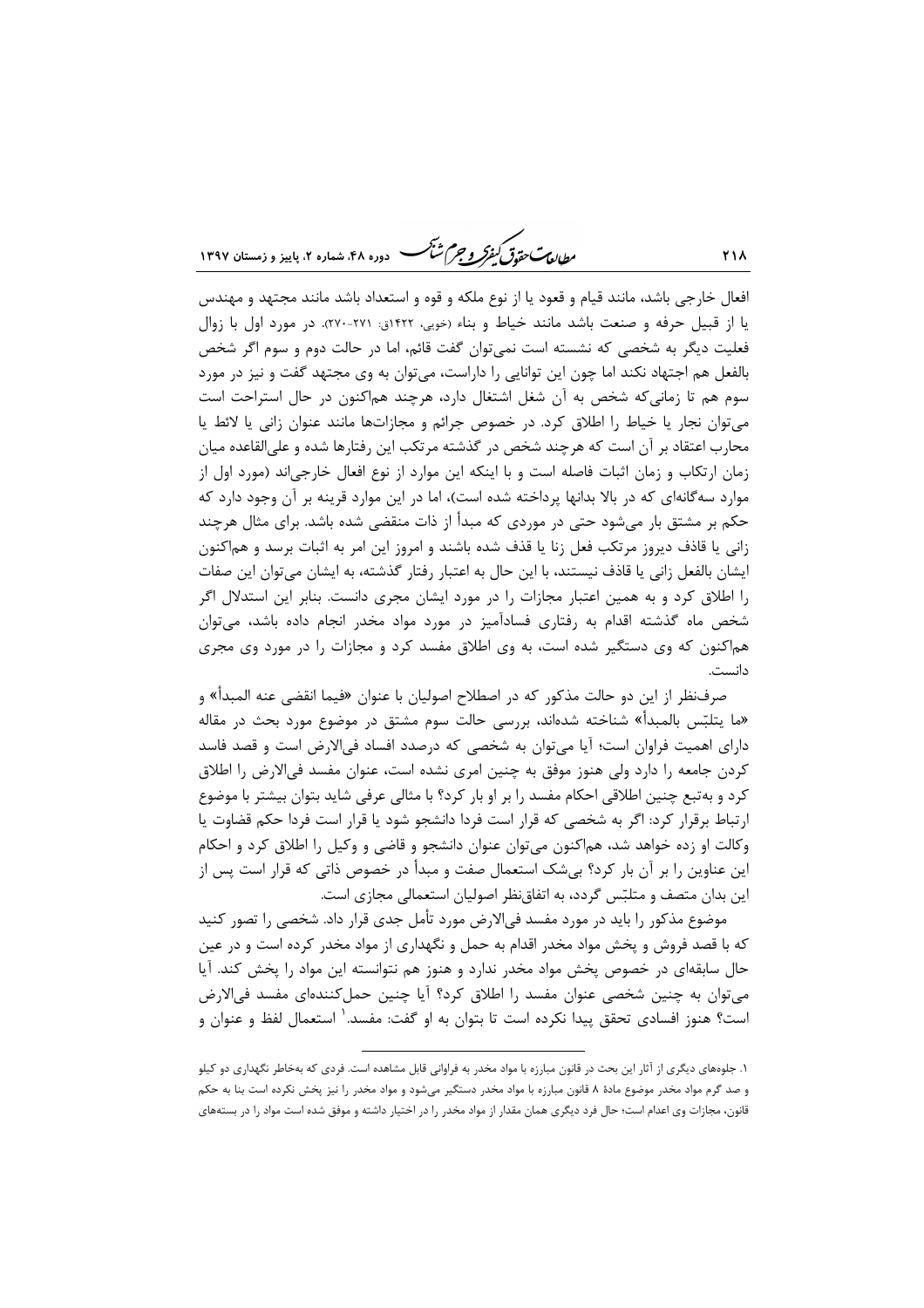مبدأ در خصوص شخصی که قرار است بعد از این به آن عنوان متصف شود، استعمالی مجازی است و به قول اصوليان استعمال لفظ در فيما سيتلبّس بالمبدأ امرى است غيرحقيقي.

از سوی دیگر چنانکه در دانش اصول به اثبات رسیده، نسبت میان موضوع و حکم مانند نسبت میان علت و معلول است و تا زمانی که موضوع تحقق پیدا نکند، حکم نیز جریان پیدا نمی کند و با توجه به مطالب بالا موضوع حکم اعدام، مفسد فی|لارض است و در مورد حاملان و نگهداری کنندگان هنوز عنوان تحقق پیدا نکرده است، ازاین٫و حکم اعدام نیز در خصوص ایشان دارای وجه نیست. حال سؤالی که در برابر قانونگذار وجود دارد آن است که چگونه مجازات اعدام را در مورد شخصی که هنوز عنوان مفسد در مورد وی تحقق پیدا نکرده، جاری دانسته است؟ پرسشی که بهنظر میرسد پاسخی نداشته است و از این جهت اجرای مجازات اعدام در خصوص بخشی از محکومان ہے تردید با منع شرعے مواجه است.

۴. حکومت مادهٔ ۲۸۶ قانون مجازات اسلامی بر جرائم مستوجب اعدام

تحلیل مادهٔ ۲۸۶ قانون مجازات اسلامی در مبحث قبل، ازاین٫و دارای اهمیت بود که تا پیش از این جرائم مستوجب اعدام قانون مبارزه با مواد مخدر به تصريح قانون و سابقهٔ تقنيني مصداق افساد في|لارض دانسته ميشد ٰ، اما با وضع مادهٔ ۲۸۶ در حقيقت قانونگذار مادهاي را به تصويب رسانده است که نسبتش با آن جرائم، نسبت حاکم و محکوم اصطلاحی در دانش اصول (انصاری ۱۴۱۴ق: ۱۱۷ و مظفر، بي¤: ٢٢٠-٢١٩) است، يعني مادة ٢٨۶ حاكم بر برخي از مواد قانون مبارزه با مواد مخدر شده

یک گرمی بین صد و یک نفر پخش کند و تنها یک کیلو و نهصد و نود و نه گرم مادهٔ مخدر برای وی باقی مانده است، در این حالت مجازات وى براساس اين قانون، تنها حبس خواهد بود!

١. قانونگذار با عدم ذكر مجازات اعدام در مادهٔ ١٩ قانون مجازات اسلامي كه در مقام احصاي مجازات تعزيري است، اين امر را مسلم دانسته که اساساً اعدام نمیتواند در قالب مجازات تعزیری مورد حکم قرار گیرد. بنابراین هر مجازات اعدامی که در قوانین خاص ذکر شده است، باید جزو قلمرو حدود قلمداد شود. جرائم مستوجب اعدام قانون مبارزه با مواد مخدر نیز از این قاعده مستثنا نیستند. قرائن عمدهای همچون استفتای رئیس شورای عالی قضایی و بخشنامهٔ آن شورا در خصوص جواز رجوع به فتوای آیتالله منتظری و وجود لفظ «مفسد في|لارض» در مواد قانون مبارزه با مواد مخدر دلايل محکمي بهشمار ميروند. براي مثال هر چند در اصلاحيهٔ سال ۱۳۷۶ عنوان «مفسد في|لارض» از مادهٔ ۶ حذف شد، اما بديهي است كه با توجه به مادهٔ ۹ اصلاحي اين قانون، مجازات مرتكب قاچاق، تنها از جهت جرم افساد قابل توجیه و تفسیر است نه جرم دیگری (بای، ۱۳۸۵: ۴۳). در میان جرائم حدی، تنها جرمی که می¤واند توجیهکنندهٔ مجازاتهای اعدام مندرج در قانون مبارزه با مواد مخدر باشد، جرم افساد فی است. البته هرچند مجازات قاچاق مواد مخدر یا روان گردانهای صنعتی غیردارویی بهصورت مسلحانه (مادهٔ ۱۱ قانون مبارزه با مواد مخدر) اعدام مقرر شده است، اما بهنظر می این جرم از مصادیق حد محاربه باشد. آن دسته از مصادیق محاربه و افساد فی لارض که در قانون مجازات قبلی داخل در تعریف این عنوان واحد بود، اکنون چنانچه همراه با کشیدن سلاح باشد، محاربه و چنانچه بدون کشیدن سلاح ارتکاب یابد، داخل در تعريف افساد في الارض قرار مي گيرند (حسيني و احسان پور، ۱۳۹۵: ۱۰۶).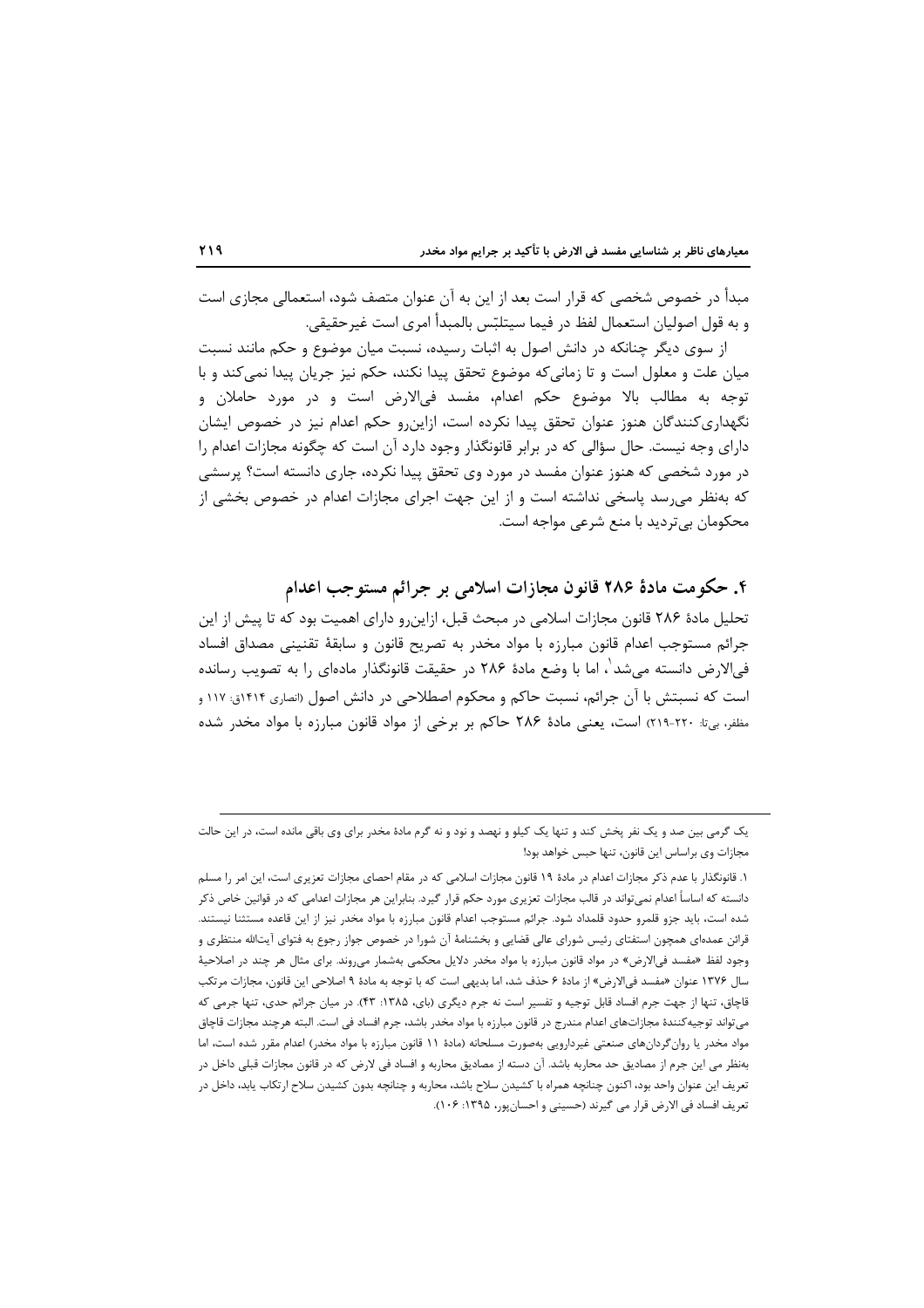ر ...<br>ر<u>طال</u>ی تحقی*ق گفترگر و جرم شنگ* دوره ۴۸، شعاره ۲، پاییز و زمستان ۱۳۹۷

است. ٰ توضیح آنکه چنانکه در علم اصول به اثبات رسیده، نسبت حکومت در صورتی میان دو دلیل برقرار است که دلیل دوم، مفاد دلیل اول را اعتباراً توسعه یا تضییق نماید؛ در مورد بحث ما یعنی مادهٔ ۲۸۶ قانون مجازات اسلامی مقرر می $c_1$ رد که «هر کس بهطور گسترده، مرتکب … یخش مواد سمی و میکروبی و خطرناک … گردد بهگونهای که موجب اخلال شدید در نظم عمومی کشور، ناامنی یا ورود خسارت عمده به تمامیت جسمانی افراد یا اموال عمومی و خصوصی، یا سبب اشاعهٔ فساد یا فحشا در حد وسیع گردد مفسد فیالارض محسوب و به اعدام محکوم میگردد». بنابراین اگر قیود خاص ماده تحقق یافت، این ماده حاکم بر آن مواد قانون مبارزه با مواد مخدر خواهد بود و تعيين مجازات اعدام در قلمرو جرم افساد في|لارض صحيح خواهد بود و الا شمول عنوان افساد بر مرتکب با شبهه روبه٫و خواهد شد و عنصر نتیجه در جرم افساد فی|لارض که یک جرم مقید به نتیجه محسوب می شود، زایل خواهد شد. لذا با آنکه موارد عدیدهای از جرائم قانون مبارزه با مواد مخدر، مرتکب را مفسد فیالارض و مستوجب اعدام میداند، شمول عنوان «مفسد» بر مرتکبان در برخی از چنین رفتارهایی کاملاً قابل خدشه و رد کردن است. بهنظر میرسد که صرفنظر از ارکان مادي و معنوي اين جرائم، در ارزيابي نسبت آنها با حد افساد فيالارض مي توان چند ديدگاه براي شمول حد افساد في|لارض بر مرتكبان قابل طرح است:

اولین نظرگاه مبتنی بر ارتکاب رفتار مجرمانهٔ خاص بهطور گسترده است. بهعبارت دیگر، صرفنظر از قید رفتاری مذکور در مواد خاص قانون مبارزه با مواد مخدر، هر گاه دادرس دادگاه، ارتكاب رفتار را متصف به وصف «گسترده» بيابد، اطلاق عنوان مفسد في|لارض بر وي صادق خواهد بود. برای مثال یکی از صور بند ۶ مادهٔ ۸ قانون مبارزه با مواد مخدر، حمل بیش از ۳۰ گرم مواد مخدر یا روانگردانهای صنعتی غیردارویی است که برای آن مجازات اعدام مقرر شده است و با اصلاحات «قانون الحاق یک ماده به قانون مبارزه با مواد مخدر»<sup>۲</sup> میزان آن به بیش از ۲ کیلوگرم افزايش يافته است.<sup>۲</sup> حال اگر اين نظريه را بپذيريم، عدد مذكور كه تعيينكنندهٔ حداقل مقدار لازم برای تحقق جرم است، فاقد موضوعیت خواهد بود و تنها درصورتی که دادرس دادگاه براساس

 $YY.$ 

١. استناد به رابطهٔ عام لاحق و خاص سابق نیز در بحث ما فاقد جایگاه است، چون رابطهٔ مادهٔ ٢٨۶ قانون مجازات اسلامی و مواد متعدد قانون مبارزه با مواد مخدر از مصاديق حكومت بهنحو تضييق است. در حكومت، دليل حاكم اگر ضعيفتر هم باشد حتماً بر .<br>دلیل محکوم مقدم میشود، ولی در خاص و عام چنین نیست؛ چراکه در حکومت ارتباط دلیل حاکم با دلیل محکوم بهصورت نظارت، تفسیر و تبیین است. به دیگر هرچند حکومت در پارهای موارد، مانند تخصیص، دامنهٔ موضوع یا حکم را محدود میکند، ولی اخراج برخی از مصادیق دلیل محکوم، ادعایی و تنزیلی است نه حقیقی، یعنی نحوهٔ بیان و لسان دلیل حاکم، برخلاف دلیل مخصص، جنبهٔ تفسیری و نظارتی دارد.

۲. مصوب ۱۳۹۶/۰۷/۱۲ مجلس شورای اسلامی.

۳. با وجود اصلاح قانون مبارزه با مواد مخدر در سال ۱۳۹۶ و تغییر در میزان کمی مواد مخدر صنعتی و غیرصنعتی جهت تعیین کیفر؛ همچنان مشاهده میشود که ایدهٔ اصلی پژوهش حاضر، از سوی مقنن مورد پذیرش قرار نگرفته و تنها به معیار کمی فارغ از هر گونه متغیر وابسته یا مستقل دیگری بسنده شده است و این سؤال پابرجاست که چگونه و با چه منطقے ۱۹۹۹ گرم از این مواد مستوجب کیفر حبس است، اما با افزایش چند گرم به همین مقدار مرتکب مستحق مرگ است؟ (ر.ک: برهانی، ۱۳۹۴: ۳۵).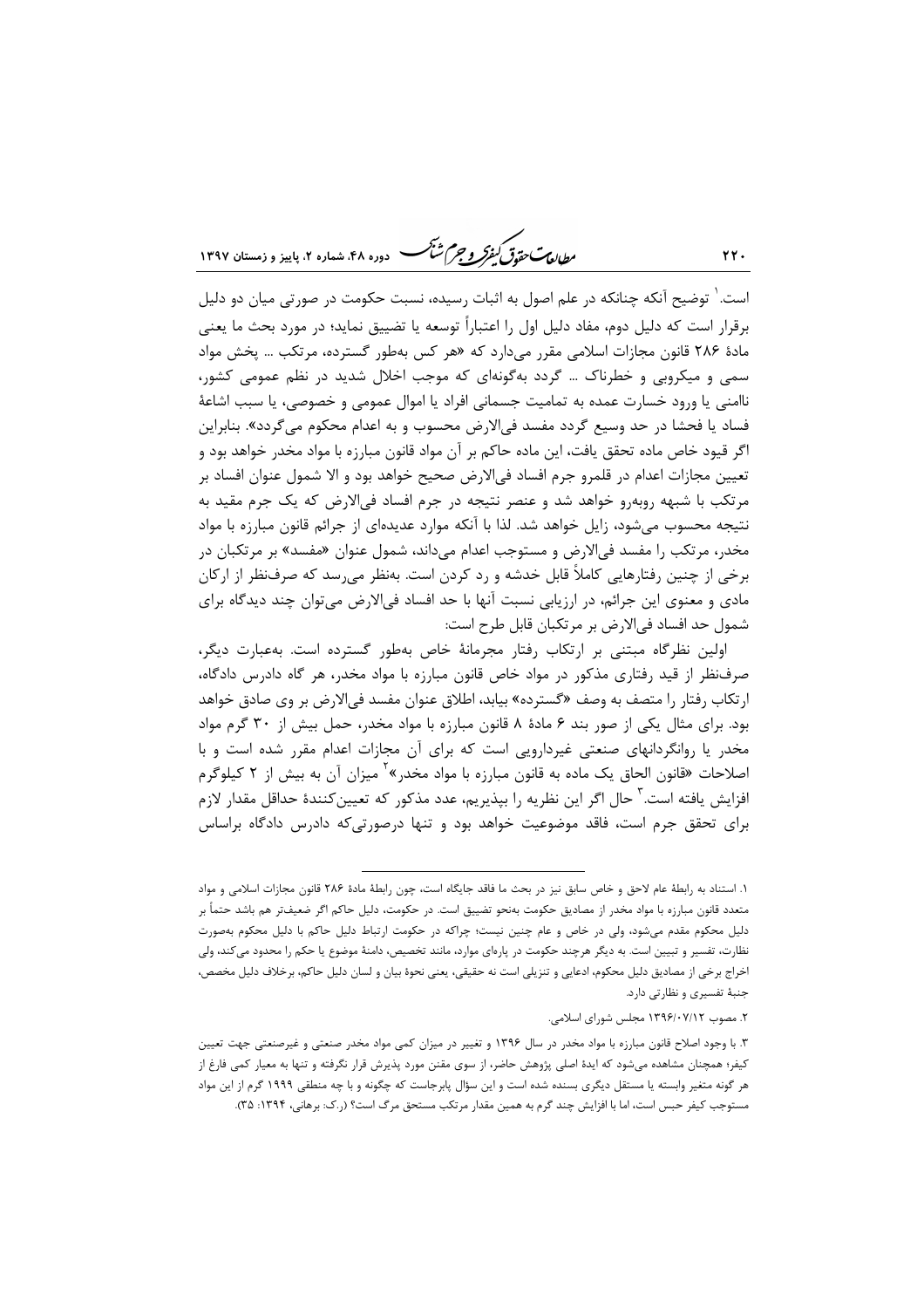مطالب مبحث قبلي «گسترده» بودن ارتكاب رفتار را احراز كند، اطلاق عنوان افساد في الارض حقیقی خواهد بود.

دومین دیدگاه برای محکومیت به حد افساد فی الارض، ارتکاب رفتار مادی جرائم مذکور در قانون مبارزه با مواد مخدر را مستلزم تحقق نتيجهٔ مذکور در مادهٔ ۲۸۶ قانون مجازات اسلامی می. این نظر مبتنی بر احراز عنصر نتیجه در مادهٔ ۲۸۶ است، بدین شرح که صرفنظر از جرائم دستهبندیشده در صدر مادهٔ ۲۸۶ قانون مجازات اسلامی، عنصر رفتاری متهم به ارتکاب افساد فی|لارض همان رفتاری است که در قوانین خاص بدان تصریح شده و برای شمول عنوان مفسد في|لارض تنها تحقق نتيجة مذكور در مادة ٢٨۶ كفايت مي كند، چراكه قانونگذار قبلاً رفتارهايي را که بهصورت جداگانه مشمول عنوان افساد فیالارض قرار میگرفته است، در قوانین خاص مورد جرمانگاری قرار داده و برای آنها مجازات افساد فیالارض تعیین کرده است و حال با تصویب مادهٔ ۲۸۶ قانون مجازات اسلامی دادرس دادگاه برای احراز تحقق افساد فی|لارض صرفنظر از رکن مادی و رفتار مجرمانهٔ مذکور در این ماده، تنها نیازمند احراز عنصر نتیجه (مذکور در انتهای مادهٔ ۲۸۶) در پی ارتکاب همان جرم خاص مذکور در قانون مبارزه با مواد مخدر است. برای مثال براساس بند ۴ مادهٔ ۴ قانون مبارزه با مواد مخدر، هر کس مواد مخدر یا روان گردانهای صنعتی غیردارویی را به هر نحوی به کشور وارد یا به هر طریقی صادر یا ارسال کند یا مبادرت به تولید، ساخت، توزیع یا فروش کند یا در معرض فروش قرار دهد، درصورتیکه میزان مواد بیش از پنج کیلوگرم باشد، به اعدام محکوم خواهد شد که با اصلاحات «قانون الحاق یک ماده به قانون مبارزه با مواد مخدر» میزان آن به بیشتر از ۵۰ کیلوگرم افزایش یافته است. حال با وجود مادهٔ ۲۸۶، برای شمول عنوان مفسد في|لارض بر مرتكب، احراز رفتار مجرمانه برحسب بند ۴ مادهٔ ۴ و احراز نتيجه مجرمانه برحسب مادهٔ ۲۸۶ لازم خواهد بود. براساس این نظر از آنجا که جرم افساد فی|لارض در زمرهٔ جرائم مقید قرار دارد و قانونگذار در مادهٔ ۲۸۶ نتایج حاصل از جرم را مورد تصریح قرار داده است، ارتکاب هر یک از عناوین مجرمانهٔ قانون مبارزه با مواد مخدر که دارای مجازات اعدام است، درصورتی که منجر به تحقق یکی از نتایج مذکور در قانون مجازات اسلامی گردد، افساد فی|لارض بهشمار خواهد آمد و الا اگر عمل ارتکابی مشمول مجازات دیگری نباشد، قابل مجازات نیست. البته حالت دیگری از تلفیق این نظریه با دیدگاه قبلی شکل میگیرد که در آن علاوهبر احراز عنصر نتیجهٔ مذکور در مادهٔ ۲۸۶ قانون مجازات اسلامی، ارتکاب رکن مادی بهطور گسترده باشد. ازاین٫و علاوهبر احراز عنصر نتیجه براساس مادهٔ ۲۸۶ بهنحوی که بیان شد، ارتکاب رفتار مجرمانهٔ مذکور در قانون مبارزه با مواد مخدر باید مقید به قید «بهطور گسترده» باشد.

سومین نظر صرفنظر از ارکان جرائم خاص مذکور در قانون مبارزه با مواد مخدر، تطابق رفتارهای مجرمانه با مادهٔ ۲۸۶ را لازم میداند، چراکه قانونگذار در مادهٔ ۲۸۶ در مقام توسعه و تضييق تعاريف جرائم خاص سابق بوده است و حال با تصويب اين قانون، براي شمول حد افساد فی|لارض بر مرتکب احراز رکن مادی و معنوی مذکور در متن ماده لازم است. بهعبارت دیگر، قانونگذار با تصويب قانون مجازات اسلامي به تبيين رفتار مجرمانه حد افساد في|لارض پرداخته و از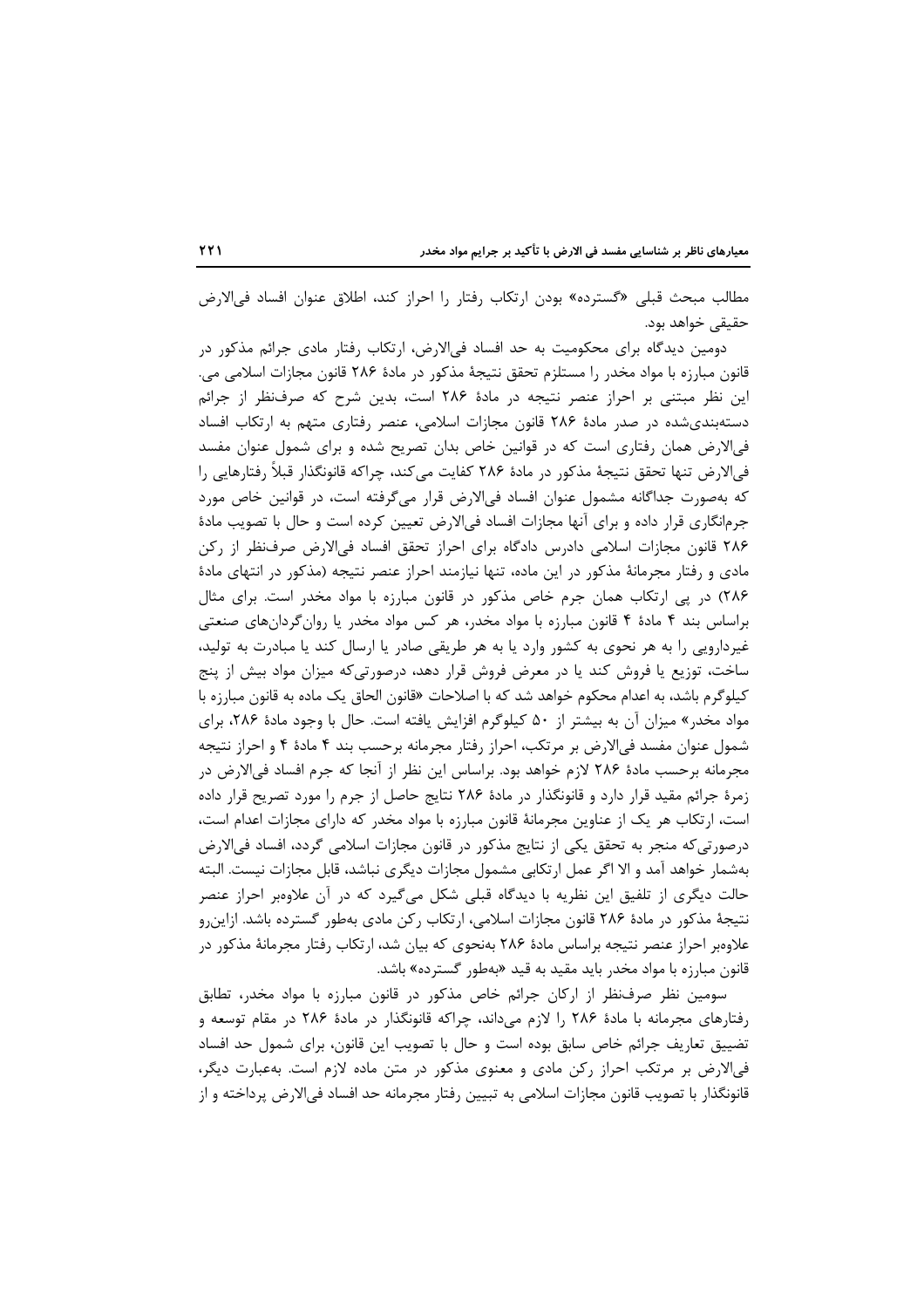ر .<br>رواد **مت تقدق کنفرکر و جرم ش**کر دوره ۴۸، شعاره ۲، پاییز و زمستان ۱۳۹۷

این پس تنها درصورتی که رفتار مجرمانه منطبق با افعال مذکور در صدر مادهٔ ۲۸۶ باشد و نتایج حاصلهٔ مذکور در آن پدید آید، مرتکب مفسد فیالارض شناخته خواهد شد و الا درصورتیکه رفتار مرتكب با هيچيک از عناوين مجرمانهٔ ديگر (بهخصوص تبصرهٔ مادهٔ ۲۸۶) مطابقت نداشته باشد، با توجه به حاكميت اصل برائت متهم قابل تعقيب نخواهد بود، البته در مواردي مطابق تبصرة مادة ۲۸۶ نیز میتواند به حبس درجهٔ ۵ و ۶ حکم داد (برهانی، ۱۳۹۴: ۴۰). لذا دادرس دادگاه در مقام رسیدگی باید علاوهبر ارکان مادی و معنوی جرائم مستوجب اعدام قانون مبارزه با مواد مخدر، ارکان مادی و معنوی مذکور در مادهٔ ۲۸۶ قانون مجازات اسلامی را احراز کند.

اگر معتقد به نظریهٔ اخیر باشیم، از میان هشت دسته جرمی که در مادهٔ ۲۸۶ تصریح شده، تنها «پخش مواد سمی و میکروبی و خطرناک» قابل انطباق با صور برخی از جرائم مواد مخدر است. <sup>۱</sup> برای نمونه به تحلیل و تطبیق بند ۶ مادهٔ ۸ اصلاحی بههمراه تبصرهٔ ۱ آن از قانون مبارزه با مواد مخدر در دایرهٔ حد افساد فی|لارض می پردازیم: این ماده برای فردی که اقدام به وارد کردن، ساختن، تولید کردن، توزیع کردن، صادر کردن، ارسال کردن، خریدن یا فروختن، در معرض فروش قرار دادن، نگهداری کردن، مخفی کردن یا حمل کردن «بیش از ۱۰۰ گرم» مواد مخدر یا روان گردانهای صنعتی غیردارویی کند، بدون هیچ شرطی مجازات اعدام تعیین کرده است که با اصلاحات «قانون الحاق یک ماده به قانون مبارزه با مواد مخدر» میزان آن به بیشتر از ۲ کیلوگرم افزایش یافته است. براساس این نظریه، صرف نظر از مقدار تعیین شده در این قانون (بیش از ۲ کیلوگرم) و با فرض گسترده بودن آن، از مجموع دوازده رفتاری که در مادهٔ ۸ تصریح شده است، تنها پنج رفتار یعنی «توزیع کردن»، «صادر کردن»، «ارسال کردن»، «فروختن» و «در معرض فروش قرار دادن» مواد مخدر مذکور در متن ماده قابل بررسی و انطباق با «پخش مواد سمی و میکروبی و خطرناک» است. بهعبارت دیگر، فقط درصورتی که رفتار ارتکابی متهم با عمل «پخش كردن» انطباق داشته باشد، مشمول حد افساد فيالارض خواهد بود. البته با توجه به مقيد بودن جرم، تحقق نتيجه نيز شرط ديگر محكوميت به اين حد خواهد بود.

در مقام ارزیابی نظریاتی که ارائه شد، بهنظر میرسد نظر اخیر تفسیری همسو با موازین و مطابق با اصل قانون بودن جرم و مجازات است. اگر قائل به حکومت بخشی از ارکان مادهٔ ۲۸۶ باشیم، به تخصیصپذیری حد افساد فیالارض منجر خواهد شد که یقیناً چنین امری خلاف شرع است. بهعبارت دیگر، از آنجا که قانون مجازات اسلامی و حد افساد فیالارض مذکور در آن مطابق با اصل ۴ قانون اساسی منطبق با موازین اسلامی است، تخصیص آن با مواد دیگر امکان پذیر نیست. بر این اساس قضات محاکم انقلاب در هر یک از جرائم مستوجب اعدام قانون مبارزه با مواد مخدر ملزم به احراز ارکان مادی و معنوی حد افساد فیالارض هستند و در حالتی که چنین امری ثابت نباشد، باید از سایر جرائم تعزیری بهره جست.

 $YYY$ 

١. البته بنا به تصريح صدر مادة ٢٨۶ قانون مجازات اسلامي ارتكاب هر يک از هشت دسته جرائم مشخص شده، مقيد به وصف رفتاری «گسترده» شده است.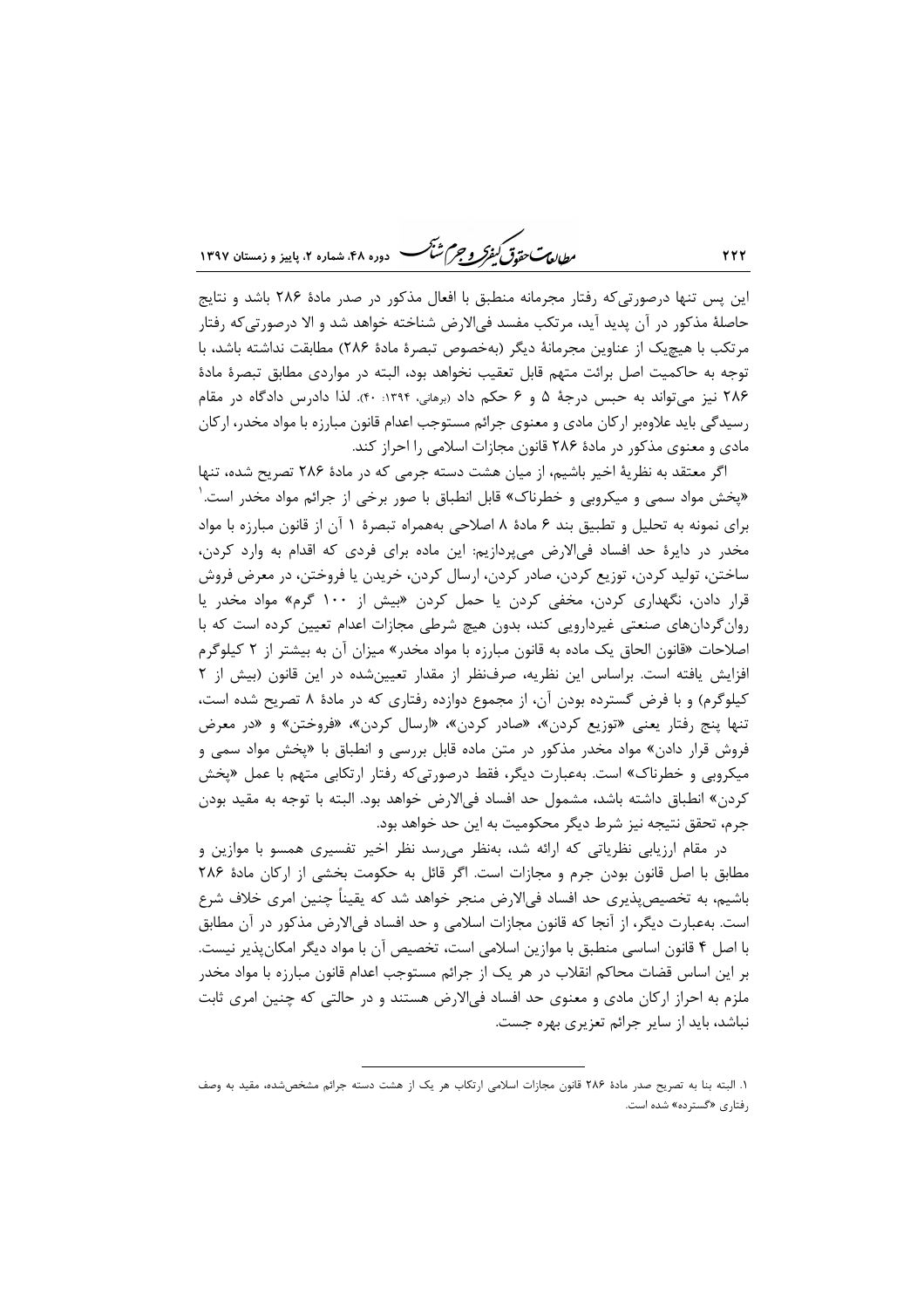شایان ذکر است که حکومت مادهٔ ۲۸۶ از منظر رکن معنوی نیز باید مورد مداقه دادرسان قرار گیرد. تبصرهٔ مادهٔ ۲۸۶ قانون مجازات اسلامی مقرر داشته است: «هر گاه دادگاه از مجموع ادله و شواهد قصد اخلال گسترده در نظم عمومی، ایجاد ناامنی، ایراد خسارت عمده و یا اشاعهٔ فساد یا فحشا در حد وسیع و یا علم به مؤثر بودن اقدامات انجامشده را احراز نکند و جرم ارتکابی مشمول مجازات قانونی دیگری نباشد، با توجه به میزان نتایج زیانبار جرم، مرتکب به حبس تعزیری درجهٔ پنج یا شش محکوم میشود». بهنظر میرسد در جرائم مستوجب اعدام قانون مبارزه با مواد مخدر در مواردی که عنصر نتیجه محرز باشد، دادرس دادگاه همچنان نیازمند احراز رکن معنوی و عنصر رواني داير بر «قصد خاص» يا «علم به تأثير» است، و الا حكم اين تبصره حاكم بوده و در چنين مواردي مجراست و دادرسان بايد براساس آن حكم به تعيين كيفر كنند.

#### نتىحە

قانونگذار ایران در سال ۱۳۹۲ با وارد ساختن عنوان افساد فیالارض به گسترهٔ جرائم مستوجب کیفر حدی، به هر گونه اختلافی در جداسازی یا معطوفانگاری حد محاربه و افساد فیالارض به همدیگر خاتمه داد. اثر دیگر این رویکرد، در خصوص قوانین خاص و جرمانگاریهای مشکوک اوایل انقلاب قابل مشاهده است، چراکه براساس حکومت مادهٔ ۲۸۶ قانون مجازات اسلامی بر تمامی مصادیق مجازاتهای مستوجب اعدام در قانون مبارزه با مواد مخدر، ارکان مادی و معنوی آن به نفع مادهٔ ۲۸۶ استحاله میشود. اما مادهٔ ۲۸۶ نهتنها از این مهم بازمانده است، بلکه ناهمگونی و پریشانی عجیبی در تعریف جرم دیده میشود.

صرفنظر از مطالب مذکور و مطالب فقهی له و علیه حکم افساد فی|لارض، نتیجهٔ این مقاله در دو بند قابل توجه است:

اولاً با پذیرش حکومت مادهٔ ۲۸۶ بر قوانین پیش از آن، باید قیود این ماده در خصوص تمامی قوانینی که مبتنی بر افساد فی|لارض تقنین شدهاند، جاری باشد. بر این اساس، تشخیص

١. شايسته است كه اشارهاي به نظرهاي برخي از مراجع عظام تقليد در خصوص اين موضوع بهعمل آيد. نگارندگان با طرح سؤالي به شرح ذیل نظرهای فقهی ایشان را جویا شدهاند: آیا صرف وارد کردن دو کیلوگرم یا بیشتر هروپین یا دیگر مواد روان گردان صنعتی به داخل کشور، موجب تحقق افساد في|لارض و شمول آيهٔ ٣٣ سورهٔ مائده و استحقاق کيفر اعدام ميشود؟

از میان مراجعی که به این پرسش پاسخ دادهاند، آیتالله علوی گرگانی پاسخ دادهاند که «تحقق افساد فی|لارض نیاز به اثبات برنامهریزی و فعالیت برای گمراه کردن جوانان و مردم از طریق اشاعهٔ این مواد بهصورت گسترده بین آنها و احراز افساد دارد و الا صرف نگهداری موجب تحقق عنوان افساد نمیشود». آیتالله مکارم شیرازی در پاسخ چنین نوشتهاند: «مفسد فیالارض کسی است که منشأ فساد گستردهای در محیطی شود؛ هرچند بدون توسّل به اسلحه باشد، مانند قاچاقچیان مواد مخدّر و کسانی که مراکز فحشا را بهطور گسترده ایجاد میکنند. در جرائم مربوط به قاچاق و… مواد مخدر درصورتیکه قاضی تشخیص دهد، مجرم مفسد فی|لارض میباشد حکم به اعدام مینماید. درصورتیکه مجرم به غیر از جرم مربوط به مواد مخدر تخلف دیگری مرتکب نشده و از نظر قاضی، عنوان مفسد فیالارض بر او صدق نکند محکوم به اعدام نمیشود». آیتالله گرامی نیز فرمودهاند: «نگهداری و حمل برای فروش مصداق آیه میباشد و میتوان حکم اعدام صادر نمود». پاسخ آیتالله شبیری زنجانی به این پرسش این بود که «بهطور کلی در مجازات قتل باید یکی از عناوین موجبه آن که در شرع مقدس آمده است محقق باشد».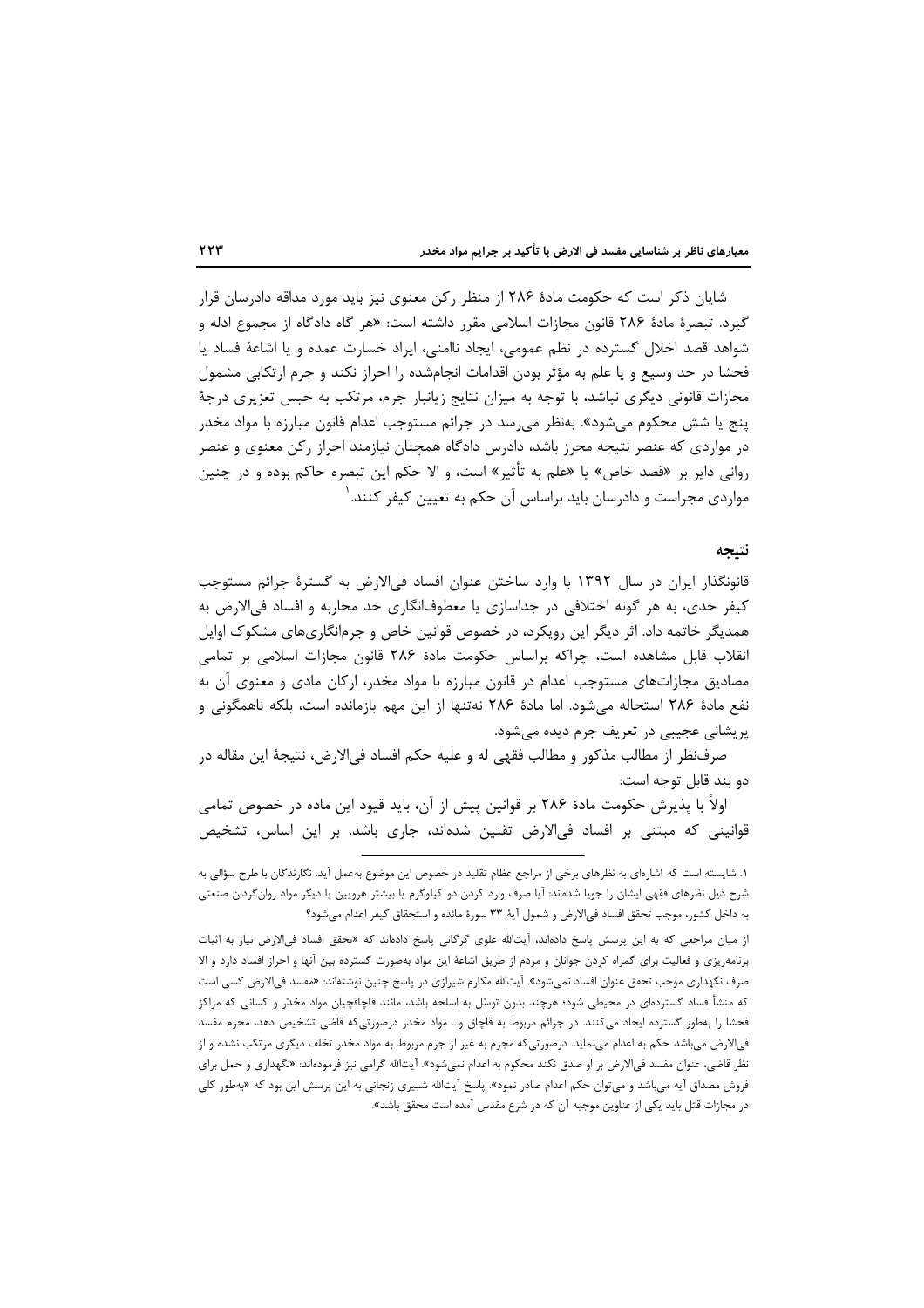ر الدیمت حقدقی کنفرکر و جرم شنگ دوره ۴۸، شعاره ۲، پاییز و زمستان ۱۳۹۷

گستردگی یک رفتار پیششرطی است که برای تحمیل مجازات بر آن رفتار ضروری می نماید. حال که این پیش شرط باید احراز شود، نحوهٔ احراز با ارجاع به کارشناس صورت میگیرد.

ثانياً از آنجا كه جرم افساد در قانون مجازات اسلامي، جرمي مقيد شناخته شده، تحقق نتيجهٔ مجرمانه و نیز خواست نتیجهٔ مجرمانه در این جرم ضروری است و اساساً در مورد برخی مرتکبان جرائم مواد مخدر تحقق نتيجه استحاله دارد، چراكه اساساً اقدام به يخش مواد نكرده و تنها به حمل و نگهداری اقدام کردهاند و تحمیل مجازات شرعی - بهزعم معدودی از فقها ـ بر امری که هنوز موضوعش تحقق نیافته است، شرعاً مبتلای به محذور است و نمی توان به اعدام این دسته از افراد اقدام نمود و این به معنای ضرورت اعدامزدایی از برخی مصادیق قانون مبارزه با مواد مخدر است حتی براساس پذیرش عنوان مستقل افساد فیالارض در فقه که این پذیرش از اساس متد استنباط رايج دون اثباته خرط القتاد ٰ.

# منابع

- ١. ابن منظور، جمالالدين محمد بن مكرم (١۴٠۵ ه.ق). *لسان العرب*، قم: المكتبة المرتضويه.
	- ۲. انصاری، مرتضی (۱۴۱۴ق). *رسائل فقهیه*، ج ۱، قم: مجمع الفکر الاسلامی.
- ۳. باي، حسينعلي (۱۳۸۵). «افساد فيالارض چيست، مفسد فيالارض كيست؟»، *فصلنامهٔ فقه و حقوق*، سال سوم، ش ۹، ص ۴۳.
- ۴. برهانی، محسن (۱۳۹۴). افساد فیالارض؛ ابهام مفهومی، مفاسد عملی (تحلیل حقوقی مادهٔ ۲۸۶ قانون مجازات اسلامی)، *مجلهٔ* مطالعات حقوق كيفرى وجرم شناسى، دورة ٢، ش ٢ و ٣.
	- ۵. جعفري لنگرودي، محمدجعفر (۱۳۷۸). *مبسوط در ترمينولوژي حقوق*، ج ۴، تهران: گنج دانش.
		- --------- (١٣٧۵). *دانشنامهٔ حقوقی،* ج ١، چ چهارم، تهران: امیرکبیر. -------------- 9
- ۷. حاجی دهآبادی، احمد (۱۳۹۴). مرجع احراز موضوع قانون با تأکید بر شرکت در قتل، *مجلهٔ مطالعات حقوقی دانشگاه شیراز*، دورهٔ هفتم، ش ۱.
	- ۸. حائري، سيد كاظم (۱۳۸۶). «انواع تعزير و ضوابط آن»،فصلنامهٔ *تخصصي فقه اهل بيت*، سال سيزدهم، ش ۵۱.
	- ۹. حبیب;اده، محمدجعفر (۱۳۷۹). *محاربه در حقوق کیفری ایران*، تهران: دفتر نشر آثار علمی دانشگاه تربیت مدرس.
- ۱۰. حبیبی تبار، جواد؛ حبیبی، ضامن علی (۱۳۹۳). «مبانی فقهی مجازات اعدام در جرائم مواد مخدر»، *کاوشی نو در فقه اسلامی*، سال بيستويكم، ش ٢.
- ١١.حسيني، سيد محمد؛ سيد رضا احسان ور (١٣٩۵). «بررسي امكان تطبيق عنوان محاربه يا افساد في|لارض بر انتقال أكاهانهُ ویروس عامل ایدز در حقوق کیفری ایران؛ با نظر به آرای صادره در ایالات متحدهٔ آمریکا»، *حقوق پزشکی*، سال دهم، ش ۳۷.
	- ۱۲. حمیری، نشوان بن سعید (۱۴۲۰ق). *شمس العلوم*، ج هشتم، چ اول، بیروت: دارالفکر.
	- ١٣. خراساني، محمدكاظم (١۴٣١ق). *كفايه الاصول*، چ هفتم، قم: مؤسسة آل البيت لإحياء التراث.
	- ۱۴. خمینی، روحالله (۱۳۸۹). *صحیفهٔ امام*، ج بیستم، تهران: مؤسسهٔ تنظیم و نشر آثار امام خمینی (ره).
		- ۱۵. ------------ (۱۳۸۵)*. الرسائل*، قم: مؤسسهٔ اسماعیلیان.<br>۱۶. ----------- (۱۳۷۴). *استفتائات*، قم: انتشارات اسلامی.
		-
	- ١٧. خويي، سيد ابوالقاسم (١۴٢٢ق)، *محاظرات في اصول الفقه*، چ اول، قم: مؤسسة احياء آثار الامام الخويي.
		- ۱۸. , حمتي،محمد(۱۳۷۵). *كتاب الحدود*، ج ۲، چ اول، قم: نشر مولف.
	- ۱۹. سلمان پور، محمدجواد (۱۳۸۲). «مبانی فقهی حرمت استعمال و قاچاق مواد مخدر»، *فصلنامهٔ فقه اهل بیت*، ش ۳۵.

۱. اشاره به ضربالمثلی مشهور که در کتب فقهی رواج دارد: خرط در لغت به معنای کندن برگ از شاخهٔ درخت با کف دست است. ۔<br>قتاد یعنی درختی سخت که خارهایی مانند سوزن دارد. این جمله مثلی است که برای هر امر مشکل و سختی گفته می شود. معنای جمله این است که اثبات این مطلب از کندن برگ با کف دست از شاخهٔ درخت قتاد مشکل تر است.